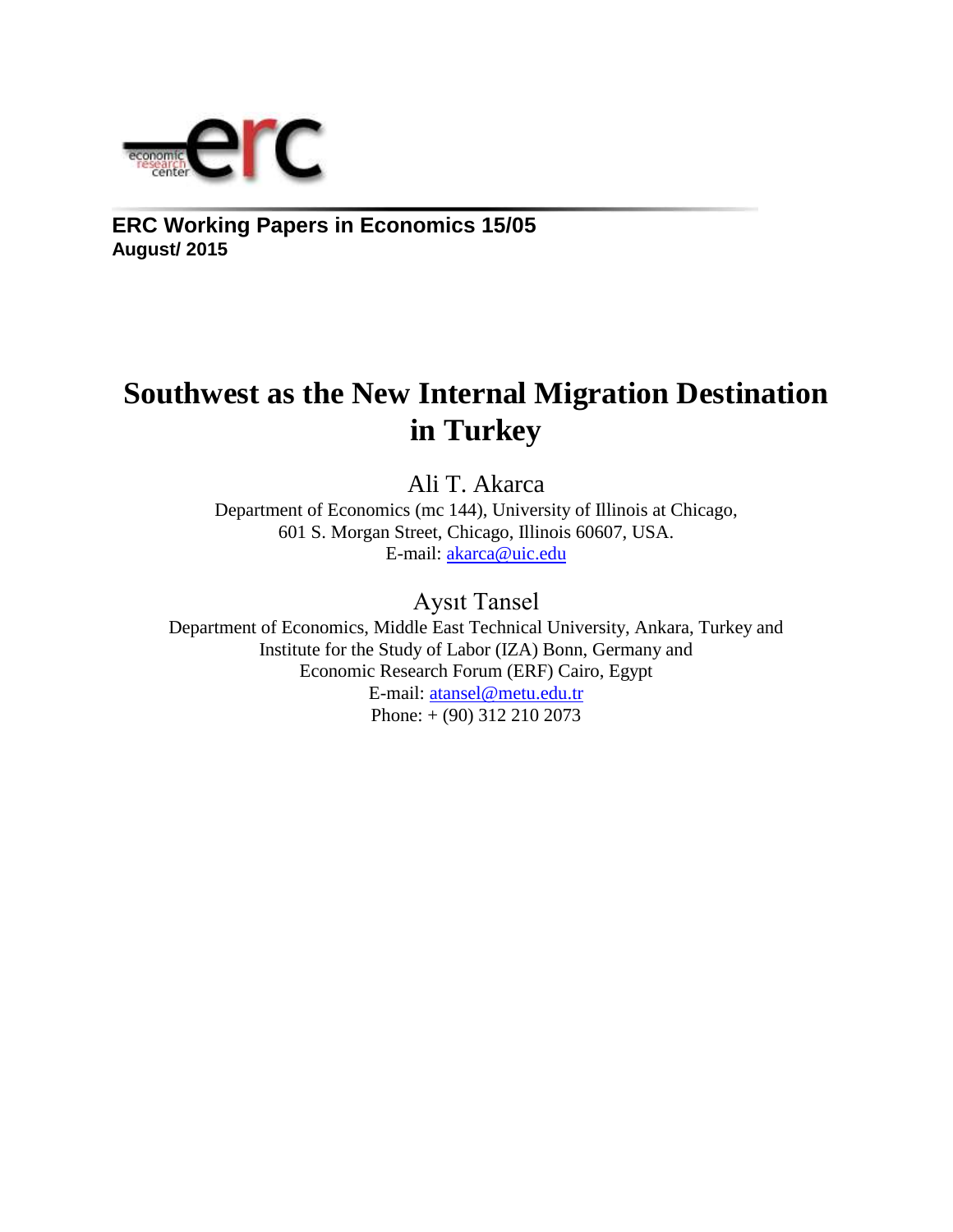# **SOUTHWEST AS THE NEW INTERNAL MIGRATION DESTINATION IN TURKEY (\*)**

By

**Ali T. Akarca (\*\*)**

&

**Aysıt Tansel (\*\*\*)**

July 20, 2015

 $(*)$  An earlier version of this paper was presented at the  $14<sup>th</sup>$  International Conference of the Middle East Economic Association (MEEA), held in Hammamet, Tunisia, 23-25 March 2015. We benefited greatly from the comments we have received from the audience there. We are grateful to Metin Aytaç and Gürol İlhan from the Population and Migration Section of the Turkish Statistical Institute for meticulously gathering and providing us with the unpublished census data on characteristics of immigrant groups in Antalya and Muğla, to Aykut Mert Yakut, Halil Keskin, and Emre Demirezen, for assisting us in organizing the data, and to Gül İpek Tunç for directing us to some of the data sources.

(\*\*) Department of Economics (mc 144), University of Illinois at Chicago, 601 S. Morgan Street, Chicago, Illinois 60607, USA. E-mail: akarca@uic.edu

(\*\*\*) Department of Economics, Middle East Technical University, 06531 Ankara, Turkey, Institute for Study of Labor (IZA), P.O. Box 7240, D-53072 Bonn, Germany, and Economic Research Forum (ERF) Cairo, Egypt. E-mail: atansel@metu.edu.tr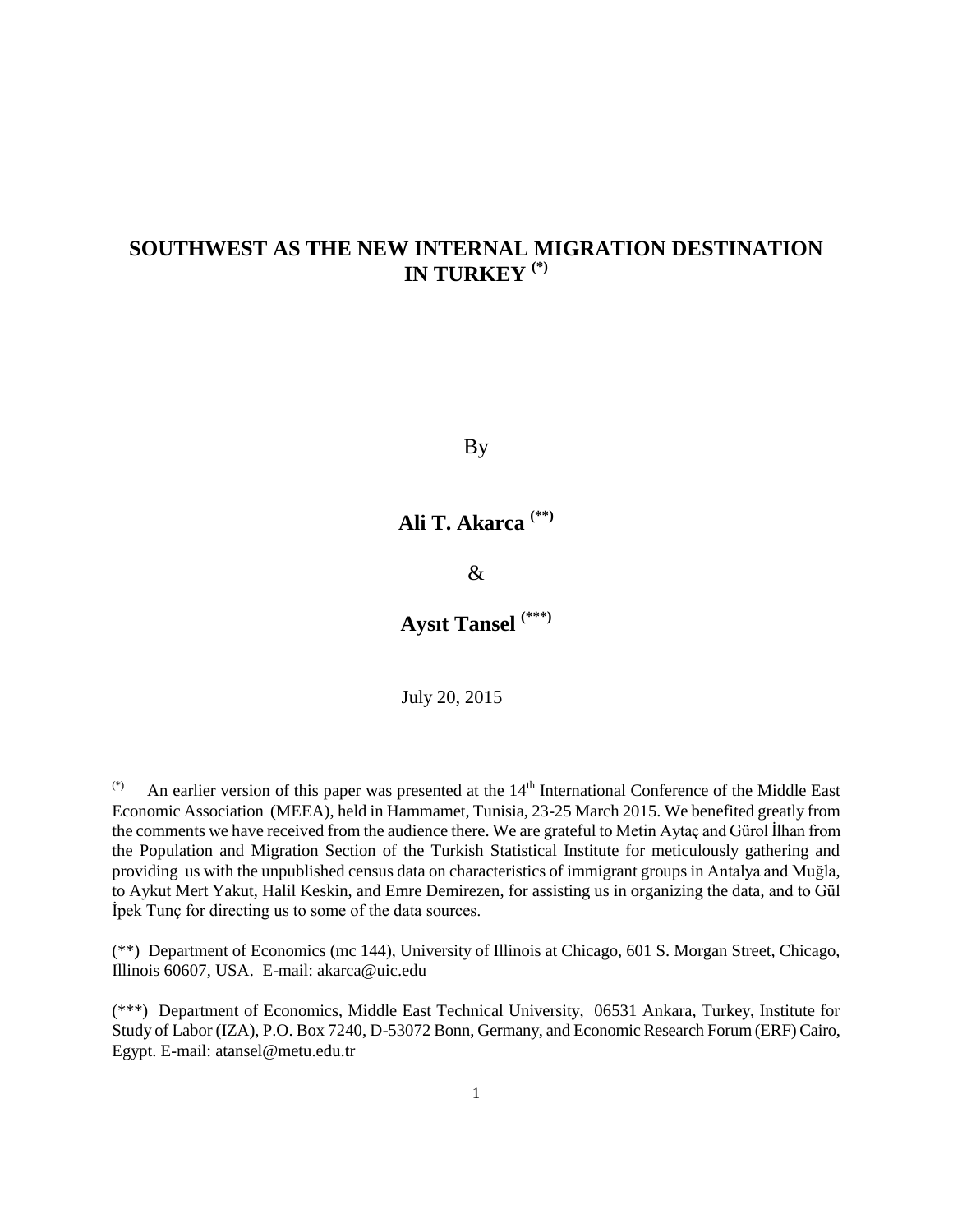# **ABSTRACT**

Antalya and Muğla provinces located in southwestern Turkey have emerged as new magnets for internal migration in the country. Socio-economic, demographic and labor market characteristics of immigrants coming to these two provinces from various regions are studied to uncover the reasons fueling their moves. This is accomplished through an analysis of descriptive statistics, and an analysis of a gravity model estimated. Differences and similarities between immigrants coming to these two provinces and those going to other migrant magnets, between immigrants and natives in Antalya and Muğla, and among immigrants coming to the two provinces from various origins are noted. What distinguishes Antalya and Muğla from other migrant-drawing provinces is that they attract some retirees and university students as well and their immigrants participating in the labor force are attracted mainly by jobs created in the sectors related to tourism, either directly or indirectly, rather than industry. Immigrants from different origins exhibit different characteristics and tend to specialize in different types of jobs. However, as other migrant flows, those directed at Antalya and Muğla are affected by distance adversely and by unemployment differential, past migration and population size at origin, favorably.

*Keywords*: Internal migration, labor market, gravity model, Turkey, Antalya, Muğla.

*JEL Classifications*: J21, J61, R23.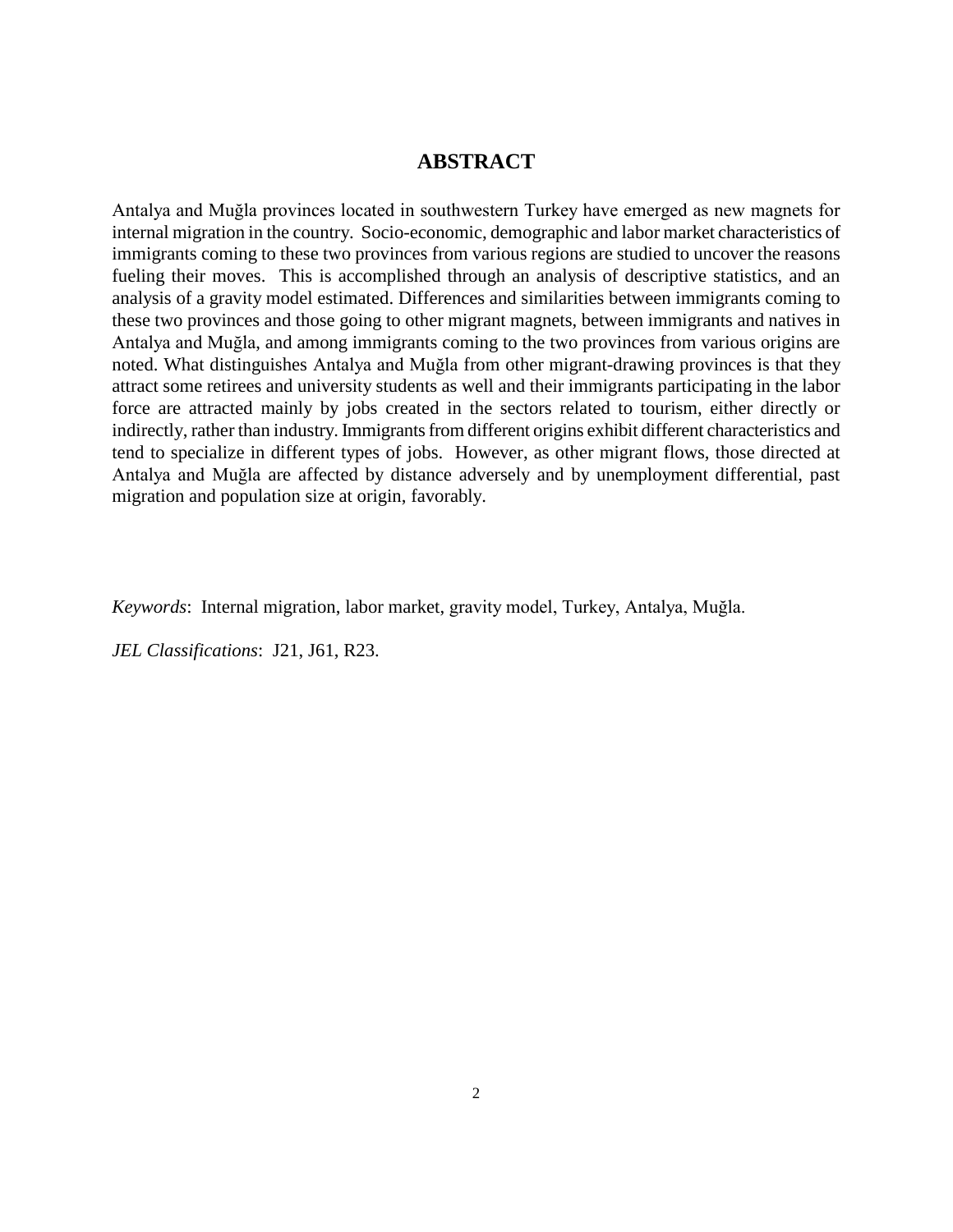# **1. Introduction**

 $\overline{a}$ 

During the last sixty-five years a massive internal migration has taken place in Turkey. As a consequence of this, the urbanization rate has increased from about 25 percent in 1950 to 42 percent in 1975, 65 percent in 2000 and 77 percent in 2012. Now over 40 percent of Turkish population resides in a province other than the one in which they were born. This figure was 28 percent in 2000, 17 percent in 1975, and only 12 percent in 1950.<sup>1</sup> This population movement was essentially from the east, southeast and north towards the northwest, west and south, and from the less urbanized, less industrialized, and poorer regions of the country, to the more urbanized, more industrialized and richer regions. However, in recent years the southwest has emerged as a new major migrant destination.

During 1975-1980 and 1980-1985 periods, the provinces with the highest net migration rates (between 4 and 11 percent per five years) were Kocaeli, İstanbul and Bursa provinces in the northwest, surrounding the eastern half of the Marmara Sea, İzmir in the west, on the central Aegean coast, and Mersin (named İçel until 2002) in the south, along the eastern shores of the Mediterranean. These, together with Ankara, in central Anatolia, and Adana, in the south, on the eastern Mediterranean coast, had the highest in-migration also in absolute numbers. These seven provinces received almost half of all of the inter-provincial migration. In 1990, the urbanization rates of these provinces ranged between 61 and 91 percent, the share of industry in total employment, between 9 and 34 percent, and the part of real GDP attributable to industry, between 28 and 57 percent.

After 1985, Antalya and Tekirdağ, and after 1995, Muğla and Bilecik joined the list of provinces with net migration rates exceeding 4 percent per five years. In fact, for the period 1995- 2000, Tekirdağ, Muğla, Antalya and Bilecik ranked first through fourth, ahead of İstanbul, Bursa, and İzmir, which remained on the list, and Kocaeli, and Mersin, which dropped out of it. <sup>2</sup> Antalya ranked 5<sup>th</sup>, Tekirdağ 10<sup>th</sup>, Muğla 11<sup>th</sup>, and Bilecik 52<sup>nd</sup> among 81 provinces, in migrants received in absolute value. Their corresponding ranks were  $15^{\text{th}}$ ,  $23^{\text{rd}}$ ,  $47^{\text{th}}$ , and  $50^{\text{th}}$  respectively, among 67 provinces in the period 1975-1980. In Figure 1, the net migration rates of the eleven provinces mentioned are contrasted for various periods. Table 1, reports various socio-economic and demographic characteristics of these provinces obtained from the last population census conducted in 2000. Tables 2 through 4 give an idea about the structures of their economies and how they have changed over time.

<sup>&</sup>lt;sup>1</sup>Although place of birth data is available for five year intervals during 1950–2000, it is not for later years. Instead, place of birth registry has been reported since 2008, which is essentially the same as the place of birth. In this paper, for the years after 2008, the former is reported as a close substitute of the latter.

 $2^2$ The net migration rate of Mersin dropped to 1 percent during 1995-2000, from 7 percent during 1985-1990. In the case of Kocaeli, the corresponding drop was even more dramatic, from almost 11 percent to zero. However the latter is caused mainly by the two earthquakes that hit the province in 1999, and turned out to be a temporary phenomenon. Now people born outside of that province constitute more than two-thirds of the province's residents, which ranks second in the country in that regard.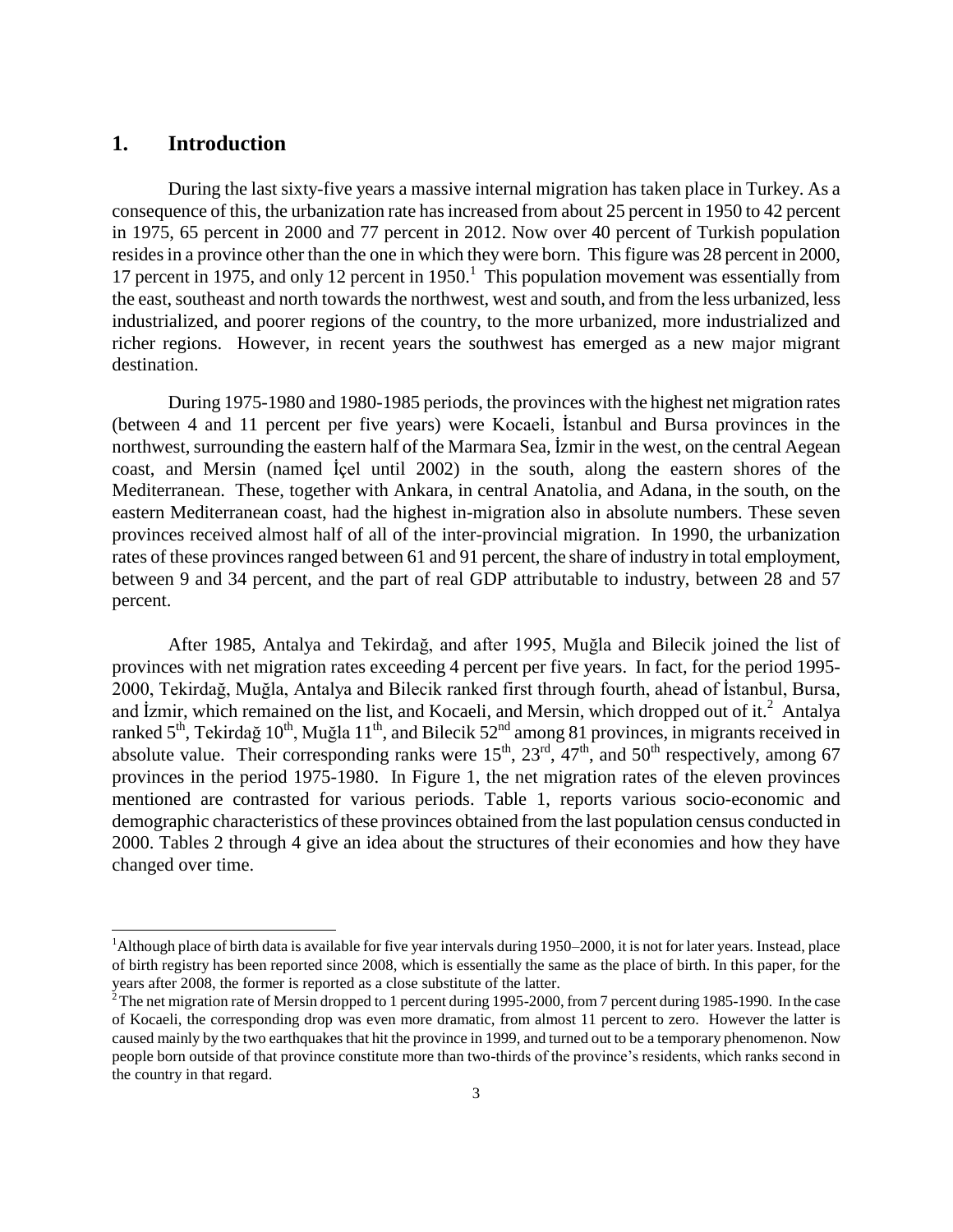The jump in the net migration rates of Tekirdağ and Bilecik can be considered continuation of the old pattern, as both of these provinces are in the northwestern section of the country which has been a major magnet for those who leave their provinces. Both are heavily industrialized and urbanized. In 2000, about one fifth to one-fourth of their employment and about half of their real GDP originated in their industrial sectors. In the same year, almost two-thirds of their population was classified as urbanized. Migration flows to Antalya and Muğla, on the other hand, constitute a new path. These provinces are located in the southwest, outside the traditional migration destinations. They have relatively high per capita income levels but are not urbanized and their economies rely mostly on agriculture and services(especially hotel and restaurant services). In 2000, the urbanization rates of the two provinces were 54 and 38 percent, and ranked  $42<sup>nd</sup>$  and  $77<sup>th</sup>$  among the 81 provinces, respectively.<sup>3</sup> The share of industrial sector in total employment was 5.5 percent for Antalya, and 6.0 percent for Muğla. These ranked  $51<sup>st</sup>$  and  $47<sup>th</sup>$  among the 81 provinces. In contrast, the shares of agriculture and services in total employment were 49.8 and 39.4 percent for Antalya, and 55.1 and 34.0 percent for Muğla. The proportion of real GDP attributable to agriculture, industry and services for the two provinces were 19.1, 8.4 and 64.0, respectively, for the former, and 18.5, 28.4 and 45.9 for the latter. What distinguishes these two provinces from the rest is the unusually large size of their tourism-related sectors and the phenomenal growth they have exhibited. For these two provinces, the share of hotel and restaurant services sector in total employment was more than three times the national average, and in real GDP, more than seven times. The growth of the sector's employment was more than double that of the country. The portion of hotel and restaurant services in 2000 real GDP was 22.3 and 19.5 percent for Antalya and Muğla, respectively. The corresponding figures for all other provinces were in the single digits, except for Nevşehir, which barely made it to a double digit level. Antalya and Muğla ranked very high (second and third in the nation) also in absolute value of this sector's output, surpassed only by İstanbul. During 1990- 2000, the average annual growth rate of the sector's output was 6.2 percent in Antalya and 9.0 percent in Muğla. The same sector's employment grew at the rate of 8.3 percent in Antalya and 8.4 percent for Muğla. These growth rates in output and employment exceeded substantially those of other sectors and those of other provinces in that sector.

It should also be noted that, although a lot of immigrants arriving at Antalya and Muğla are from traditional, poor, agricultural and rural provinces, more than a third of them come from the seven provinces mentioned above which get the lion's share of internal migration. Thus it appears that these two provinces have emerged as new migrant destinations and exhibit characteristics quite different than other major migrant-drawing provinces. Now the urbanized, industrialized and wealthier regions of Turkey are not only sharing immigrants leaving the less-urbanized, agricultural, and poorer regions of the country with these two provinces, they in fact have begun to lose a part of their own populations to them.

The aim of this study is to examine socio-economic and demographic characteristics of migrants coming to Antalya and Muğla from various provinces, and their labor market status, to uncover the reasons fueling their moves. This will be accomplished through an analysis of

 $\overline{a}$ 

<sup>&</sup>lt;sup>3</sup> With continued immigration over the next decade, the urbanization rates of Antalya and Muğla reached 71 and 44 percent by 2012, but these figures are still lower than the national average.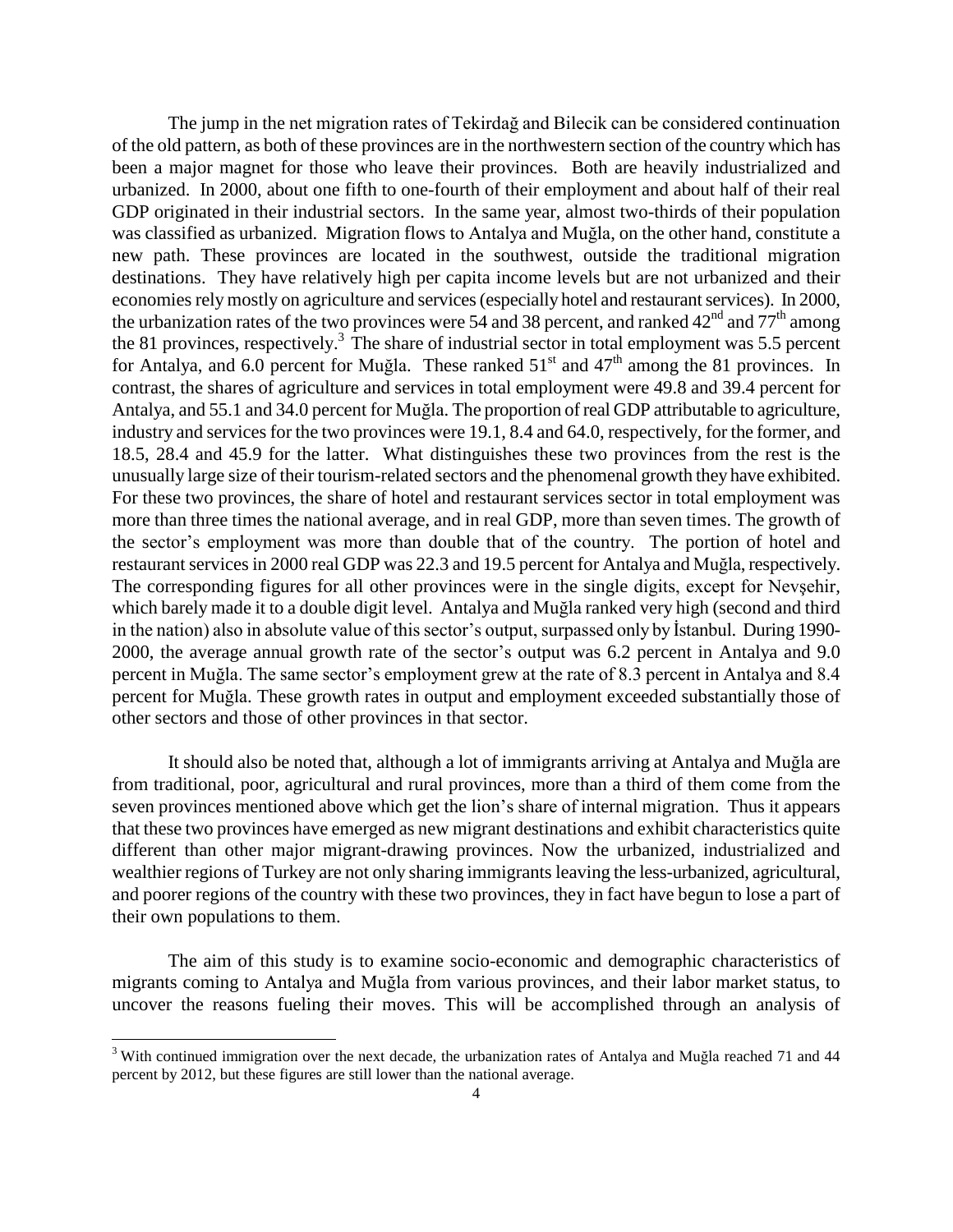descriptive statistics in the next section, and an analysis of a gravity model built and estimated in the section following that. Our analysis will be restricted to the 1995-2000 period because detailed data on internal migration is not yet available for the period after  $2000$ .<sup>4</sup> In the fourth section, our main findings will be summarized and conclusions will be presented.

## **2. Characteristics of immigrants in Antalya and Muğla**

After drawing attention to the features distinguishing Antalya and Muğla in general from other migrant magnets, we now turn our attention to the characteristics of provinces which send migrants to the two provinces. We will also investigate whether the characteristics of the migrants differ from those of the natives and differ among themselves according to their origins.

Not to get lost in detail, we will focus on the top fifteen provinces from where migrants to southwest originate. These provinces, listed in Table 5 and marked in Figure 2, account for almost 60 percent of in-migration to Antalya and Muğla. Recognition of patterns will be enhanced if we divide the fifteen provinces into three groups: three distant onesin the western half of the country (Istanbul, Kocaeli, and Ankara), ten provinces surrounding Antalya and Muğla (İzmir, Aydın, Mersin, Adana, Hatay, Denizli, Afyon, Burdur, Isparta, and Konya), and two distant ones in the eastern Turkey (Diyarbakır and Van). Henceforth we will refer to them as the first, second and third groups. In Tables 5 through 8, we shaded the rows for provinces in the first and third groups and placed the ones in the second group in between them to facilitate comparisons. Further partitioning of the second group into five coastal and five non-coastal provinces will be very helpful as well. In the unshaded parts of the mentioned tables, the coastal provinces are placed first, then the land-locked ones. The provinces in the first group which incorporates the two largest metropolitan areas and the coastal ones in the second group, especially Izmir which includes the third largest metropolitan area, constitute the most advanced parts of the country. The provinces in the east are among the least advanced. The rest of the provinces in the second group fall in between.

The map in Figure 2 and Table 5 give interesting clues as to what factors in general play a role in migration. The fact that three most populous provinces (İstanbul, Ankara and İzmir) generate the highest proportions of migrants to Antalya and Muğla (collectively more than a fourth) suggests that population size may be an important determinant which is consistent with the migration literature. That ten of the top fifteen migrant generating provinces are clustered around the migrants' destinations may be interpreted as distance being a key variable as well. Indeed, in most studies, the distance between the origin and the destination is treated as a proxy for the cost of moving, including the psychic costs of removal from loved ones, a familiar culture and environment, and costs of information acquisition, besides transportation costs.

 $\overline{a}$ 

<sup>&</sup>lt;sup>4</sup> However, we can report that migration to Antalya and Muğla is continuing at about the same rate as just before 2000. Proportion of residents born outside Antalya which increased from 14 percent in 1985 and 23 percent in 1990 to 36 percent in 2000, reached 51 percent in 2013. In case of Muğla, the corresponding figures were 10 percent in 1985, 15 percent in 1990, 27 percent in 2000 and 36 percent in 2013. The two provinces are now ranked  $7<sup>th</sup>$  and  $12<sup>th</sup>$  in the nation in that regard.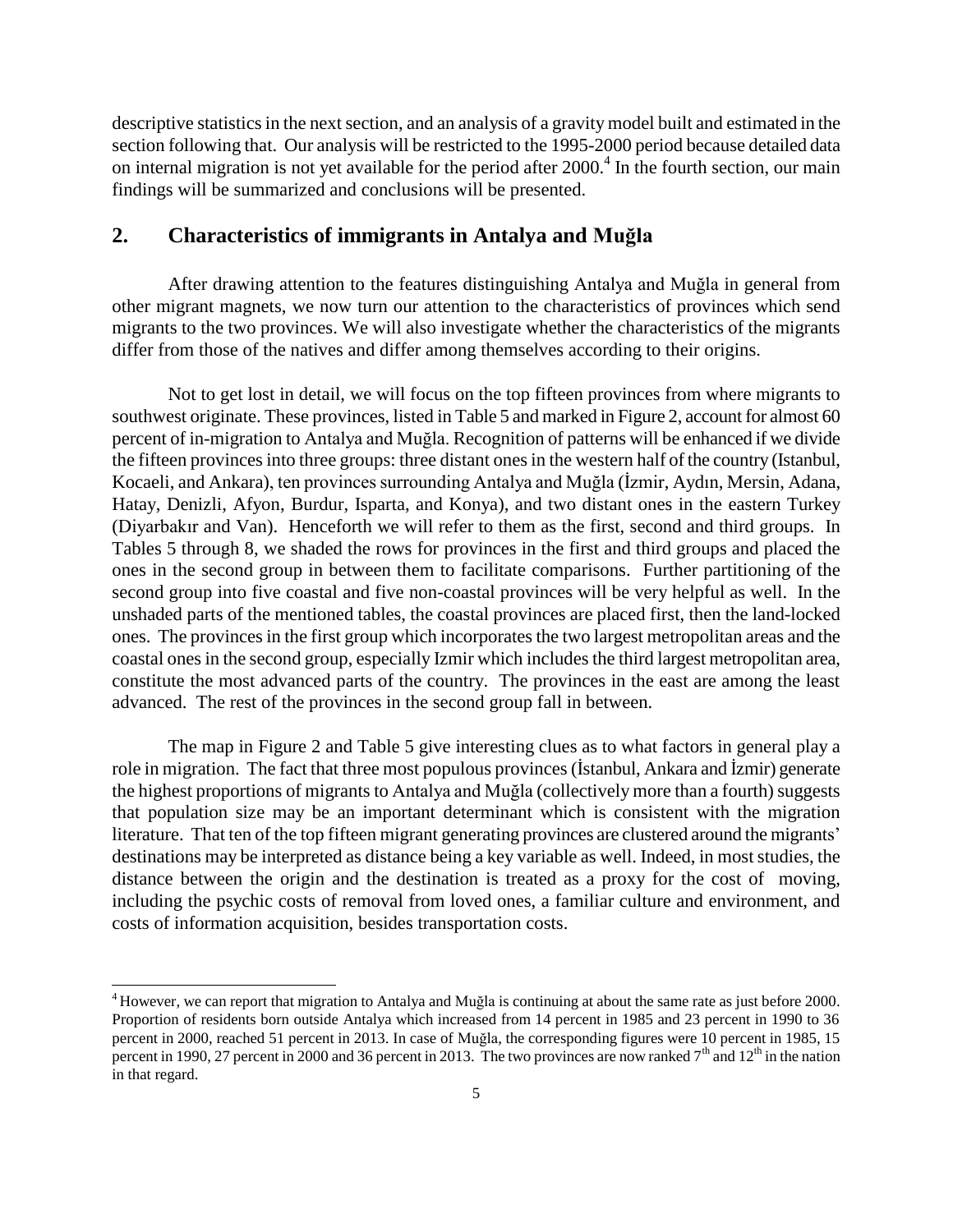Six of the fifteen provinces listed in Table 5 are also among the fifteen provinces with the highest unemployment rates in the country. Thus high unemployment appears as yet another important factor motivating migration to the southwest. Indeed according to the 2000 census, almost a third of those who migrated to Antalya and Muğla during 1995-2000 gave desire to find a job as the most important reason behind their move. If we add to that the non-working spouses and dependents of these people, we can safely tie majority of the migrants to the job factor.

Four of the six provinces with the highest unemployment rates (İstanbul, Ankara, Diyarbakır and Van) are far away from Antalya and Muğla, implying that a desire to find a job may outweigh the effect of distance. However there are other provinces with even higher unemployment rates and which are closer. Yet they do not send many migrants to the two provinces in question. Fourteen provinces lying between Syrian and Iraqi borders and a line drawn from the northwestern border of Mersin and Adana to the northeastern border of Van and Iran, together with İstanbul, Ankara and İzmir, capture all of the provinces with unemployment rates exceeding 10.5 percent in 2000. Among them only four are distant, and among the top migrant originators, at the same time. Thus beside high unemployment, another factor must be at play. What differentiates the four provinces from the rest is the fact that they are among those with substantial past migration to Antalya and Muğla. Presence of friends, family and other contacts already at the destination, tends to lower costs of moving mentioned above and increases the probability of finding a job. These are referred to as "kinship" or "network" effects in the literature. So important these are in Turkey that there is a special Turkish word for them: *hemşehrilik.* It describes the solidarity between *hemşehri*s, the people who are originally from the same town or region. Fourteen of the fifteen provinces listed in Table 5 are among the twenty-three provinces (out of 79) with the highest proportions of *hemşehri*s in Antalya and Muğla. So this factor is important as well. In the case of Kocaeli, the only one of the fifteen provinces missing from the list of top twenty-three *hemşehri*s, two major earthquakes which hit it in 1999 was the main reason for high out-migration.

A comparison of Tables 1-2 and 5-8, reveals that migrants are different than the natives in Antalya and Muğla. Migrants are younger, better educated, and more male than the natives. Their labor force participation, unemployment rate, and proportion working in non-agricultural jobs are substantially higher. Among them, the proportion of those employed in construction, and hotel and services sectors are about twice that of averages for the two provinces. Not only migrants differ from the natives, but they also differ from each other, depending on their origins and destinations. Those in Muğla are more educated, more male-dominated and slightly older than those in Antalya. The age and gender related differences mentioned apply regardless of the origins of immigrants. Compared to those coming from nearby provinces, migrants from provinces in the first group and Izmir in the second group are older and more educated, but no pattern is discernible in regards to gender. On the other hand, the migrants originating from eastern provinces are substantially younger, less educated and more male-dominated than the rest.

Labor Force participation rate among immigrants is higher in Muğla than in Antalya: 71 vs 63 percent. These rates are slightly higher than the corresponding provincial rates. The participation gap between the two provinces exists for immigrants from all origins. The rate is much lower for those coming from group 1 provinces and higher among those coming from group 3 provinces. Of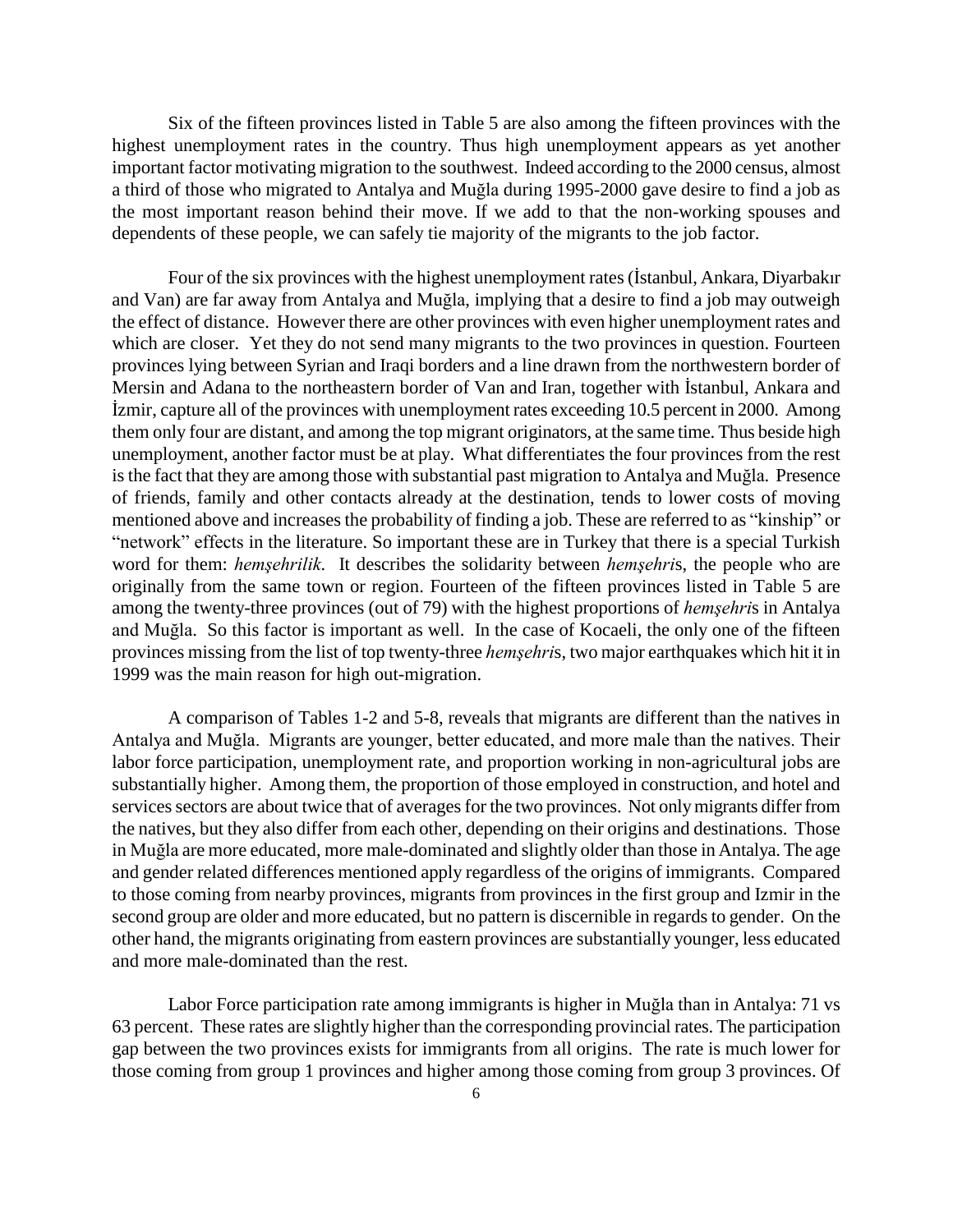those not participating in labor force in Antalya, 30 percent are students, 14 percent are retirees and 49 percent are housewives (or 11, 5 and 18 percent of all immigrants in the province, respectively). Similar figures for Muğla are 38, 14, and 40 percent of those not in the labor force, (or 11, 4, and 11 percent of all immigrants in the province, respectively). Since the bulk of the housewives are spouses of the men in the labor force, many of them should be considered as involved in job-seeking as well, but indirectly. Proportion of immigrant housewives not in the labor force is higher in Muğla than in Antalya, and among those originating from eastern provinces than the rest.

Migrant students include those attending primary, secondary and higher educational institutions but probably almost all of them are university students. Establishment of Akdeniz University in 1982 in Antalya and Muğla Sıtkı Koçman University in 1992 in Muğla, are behind this migration.<sup>5</sup> Understandably, the students from provinces in close proximity of Antalya and Muğla make up a much larger percentage of those not participating in the labor force.

It appears that Antalya and Muğla attract retirees as well. The pleasant climates, nature and coasts of these two provinces play a key role in this. The ratio of retirees to those not in labor force is highest among immigrants from Istanbul and Ankara, and lowest among immigrants from Diyarbakır and Van. The latter two provinces have much harsher climates than Ankara and Istanbul but are much poorer. Thus bad climate, unless accompanied by some affluence at the origin, appears to be not sufficient for retirement-related migration. $\frac{1}{2}$  The ratio of retirees to those not in labor force is substantially lower for the coastal provinces in the second group than non-coastal ones. Obviously, benefits of moving for retirement is much smaller in the former which have similar climates and their own seaside resorts.

The main sectors in which the immigrants are employed are given in Table 8. Agricultural, and service-related jobs appear to attract migrants especially, followed by construction and trade related jobs. Manufacturing employs few migrants but is included in the table to draw attention to that fact. Among migrants from different origins, a tendency to specialize is observed. Those originating from coastal provinces near Antalya and Muğla, especially those to the east, concentrate on restaurant and hotel jobs. Migrants from non-coastal provinces bordering the two provinces on the other hand work predominantly in agriculture.<sup>7</sup> Overwhelming portions of immigrants from distant eastern provinces take the construction jobs. Immigrants from provinces in the first group and Izmir from the second group seem to be drawn to wholesale and retail trade and various servicerelated jobs outside hotels and restaurants.<sup>8</sup>

<sup>&</sup>lt;sup>5</sup> See Işık (2008) for a discussion of how education-related migration is gaining importance in Turkey, following establishment of a number of universities at various locations.

 $6$ Indeed, Erjem (2009) reports that in a survey of migrants to Mersin, a province on the Mediterranean coast bordering Antalya, only two percent mentioned the more favorable climate of the province as a motivating factor behind their move. More than 55 percent cited better job opportunities and about 30 percent, their relatives who were already living in Mersin.

<sup>&</sup>lt;sup>7</sup> Interestingly, the portion of immigrants from Istanbul, working in agriculture in Muğla is quite large. Since Istanbul does not have much of a rural population, these must be people who migrated to Istanbul in the past from villages of other provinces relocating once again.

<sup>&</sup>lt;sup>8</sup> The portion of those from Kocaeli working in service jobs in Muğla is unusually high. A large number of government employees who were transferred between the two provinces, probably due to the earthquakes in 1999, account for this.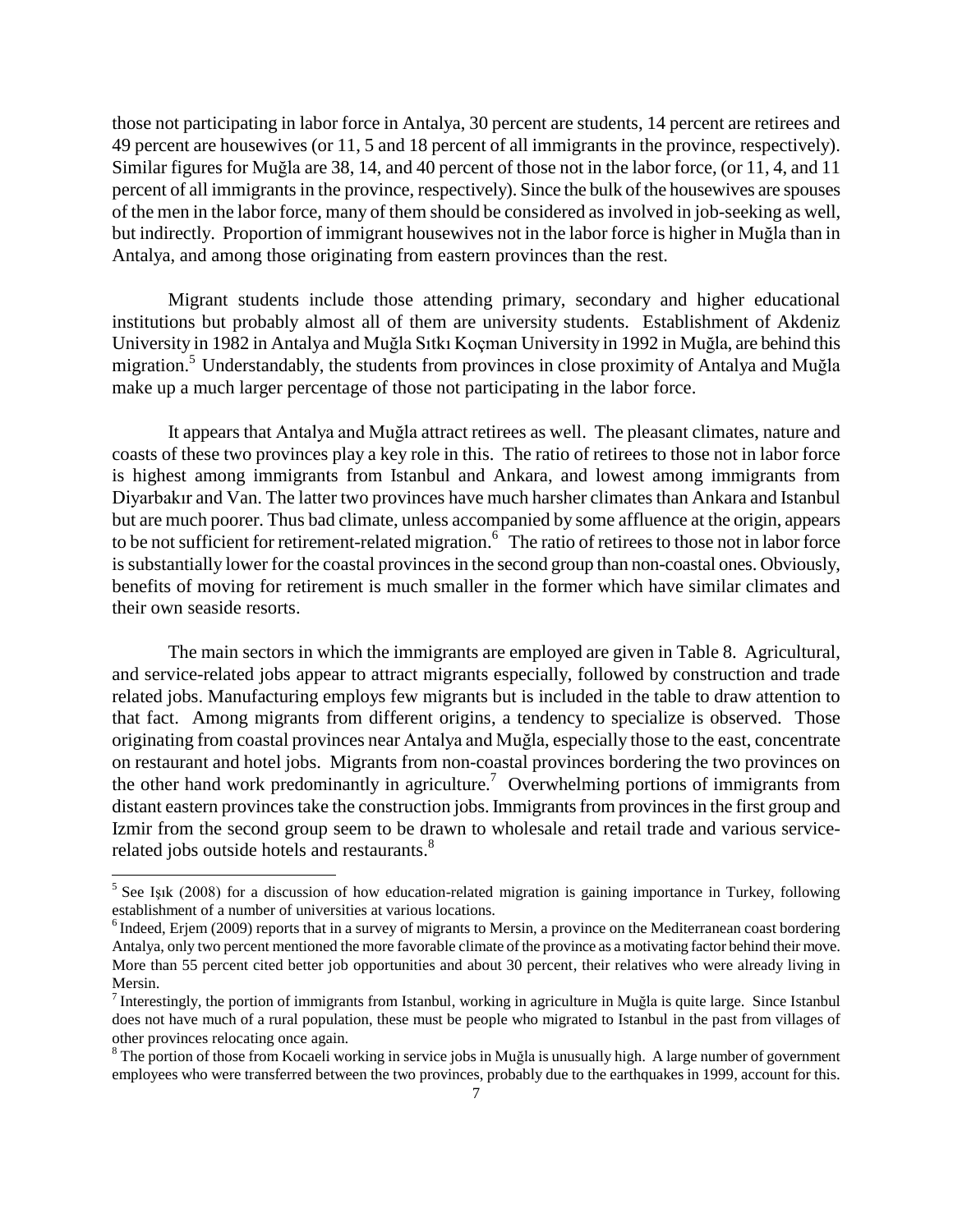The patterns described above depict an interesting dynamic at play. As a result of rising affluence, more of the older and educated people in metropolitan areas in colder areas of the country began retiring in resort towns of Antalya and Muğla. After major universities are opened in Antalya and Muğla, students began arriving also, especially from provinces nearby. Most importantly, the two provinces emerged as major vacation spots for domestic and foreign tourists. More hotels, vacation homes and restaurants are being built to serve the ever increasing number of tourists, more dormitories and university buildings are being built to accommodate expanding student bodies, and more housing is being constructed to accommodate the retirees. Younger and less-educated migrants from the east come to work at these constructions. Immigrants from nearby coastal provinces come mainly to staff the hotels and restaurants. Immigrants from nearby non-coastal provinces on the other hand come to fill the agricultural jobs vacated by the natives who leave rural areas to take betterpaying hotel and restaurant jobs. Some of the latter, also fill the new agricultural jobs created as a consequence of a greater demand for food. Increase in the number of tourists, retirees and students cause a rise in demand for wholesale and retail trade, and health, entertainment, personal and governmental services. Migrants coming mainly from metropolitan areas in the West, fill the newly created jobs in these sectors. The new jobs created in agriculture, and service sectors however should be tied to tourism as well. The Leontief inverse obtained from the 2002 Turkish input-output table shows that a Turkish lira spent in a hotel or restaurant generates another lira's worth of indirect production in other sectors. For example it causes a 0.18 lira worth of production increase in agriculture, and 0.09 liras worth in wholesale and retail trade. A lira spent on construction of a hotel generates 0.09 lira of increase in the output of wholesale and retail trade.

# **3. A gravity model for migration to Antalya and Muğla**

In the previous section we showed that migration to Antalya and Muğla is partially education and retirement related but is mainly to find a job. We suggested also that, whatever is the reason for migration, a large population at origin, a short distance between origin and destination, and a large number people from the origin already living at the destination, all stimulate migration from the origin to the destination. Although we found that immigrants from different regions are attracted to different kinds of jobs, we also noticed that, what instigates the job search in the first place may be the large unemployment differential between origin and destination. In this section, we will measure relative influences of these variables and test their significance formally. For this purpose we will employ a deviant of the so called gravity model.

The gravity model is very popular with researchers of migration in other countries, as it fits their data remarkably well. Major studies which discuss and/or apply this model include Dhar (1984), Muesser (1989), Greenwood (1997), Lucas (1997), Adrienko and Guriev (2004), Fan (2005), Phan and Coxhead (2010), Etzo (2011), Aldashev and Dietz (2012), and Buena (2012). Although there are many studies on internal migration in Turkey, for example, Munro (1974), Gedik (1996), Tunalı (1996), Pazarlıoğlu (1997), Gündüz and Yetim (1997), İçduygu and Ünalan (1998), Gezici and Keskin (2005), Kocaman (2008), and Filiztekin and Gökhan (2008), only the last one employed the gravity model. None of them focused specifically on the migration flows to Antalya and Muğla,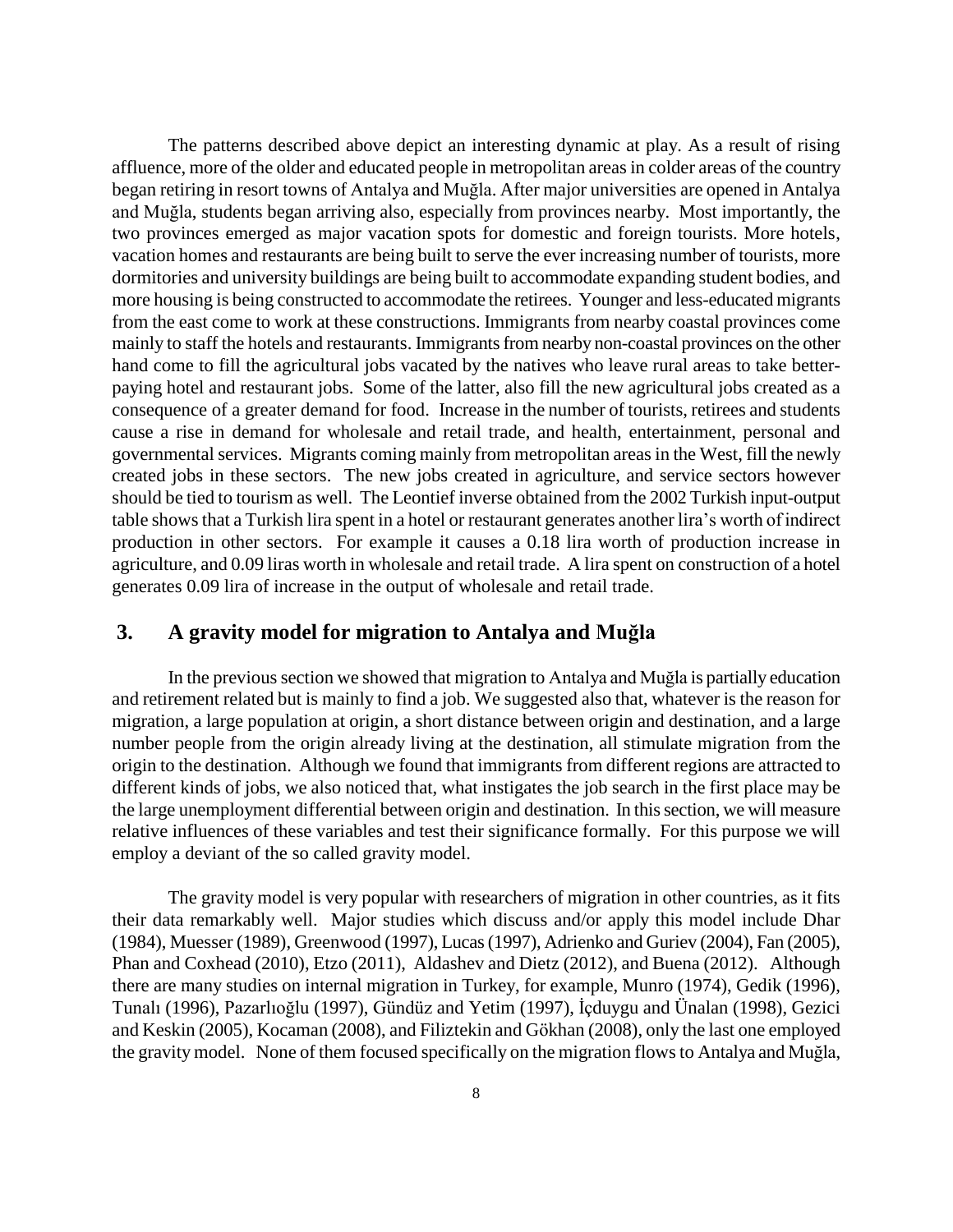and they all treated migration flows to different destinations as if they are similar. We hope to gain more insight by studying the flows to the two provinces in question separately.

In view of a number of good surveys on the migration literature and the gravity model (for example, by Anderson, 2011, Etzo, 2008, and Greenwood and Hunt, 2003), we will not provide here yet another survey. However we will briefly explain what it involves. According to the basic gravity model, the flow of migrants between two locations is a function of the population of the sending location, its unemployment (or wage) rate relative to that of the receiving location and, the distance and previous migration between the two locations. It is assumed that the number of people moving away from a location is likely to be higher if its population is larger. Immigration is seen as an economic activity with its costs and benefits over time. Benefits are assumed to be higher for those moving from a high unemployment (low wage) area to a low unemployment (high wage) area. The current unemployment rate or earnings are taken as proxies for future employment possibilities and earnings. The distance between the origin and the destination is treated as a proxy for the cost of the move whatever the reason behind it. As we explained above, the latter captures more than just transportation costs. The presence of friends, family and other contacts already at the destination, the *hemşehri*s, as a result of past migration, tends to lower costs and increase the probability of finding a job at the destination.

In the basic gravity model, it is assumed that the influences of population, distance, past immigration and unemployment differentials would be the same for all migration flows. We will include in our model all of these variables but we will fit separate equations for Antalya and Muğla and allow the parameter values to differ between the two equations. Typically, in empirical applications, in addition to the variables mentioned, other pull and push factors are also considered. We did as well. However, all of the additional variables tried, except one, provided unsatisfactory results. The exceptional variable was the one representing the intensity of the damage caused by the two earthquakes which devastated nine provinces in 1999. $9$  Loss of their businesses and/or homes may have hastened the decisions of those contemplating migrating, and may have triggered a desire to relocate among those who became fearful of similar disasters in the future. Also, many who became homeless were evacuated to hotels in Antalya and Muğla which are largely unoccupied during winter months. We have added a variable to the basic model to capture the earthquake factor.

Other factors we considered include the age distribution (median age), level of education (mean years of schooling), rate of urbanization, climate (average temperatures prevailing during the coldest and warmest months), all at the origin, relative to that at the destination, and the size of the originating province (its radius computed under the assumption that the province has a circular shape). However, none of these made a statistically significant contribution. The median age was considered because young migrants can expect a longer stream of wage differentials and stand to gain more from a move. The information acquisition and adjustment to a new environment should be easier and cheaper for the educated people and consequently would lead to higher emigration from provinces with higher mean years of schooling. That was the motivation behind trying the latter variable. Unfortunately, with macro data it was not possible to measure effects of these

l

<sup>&</sup>lt;sup>9</sup>The nine provinces are the following: Bolu, Bursa, Düzce, Eskişehir, İstanbul, Kocaeli, Sakarya, Zonguldak and Yalova.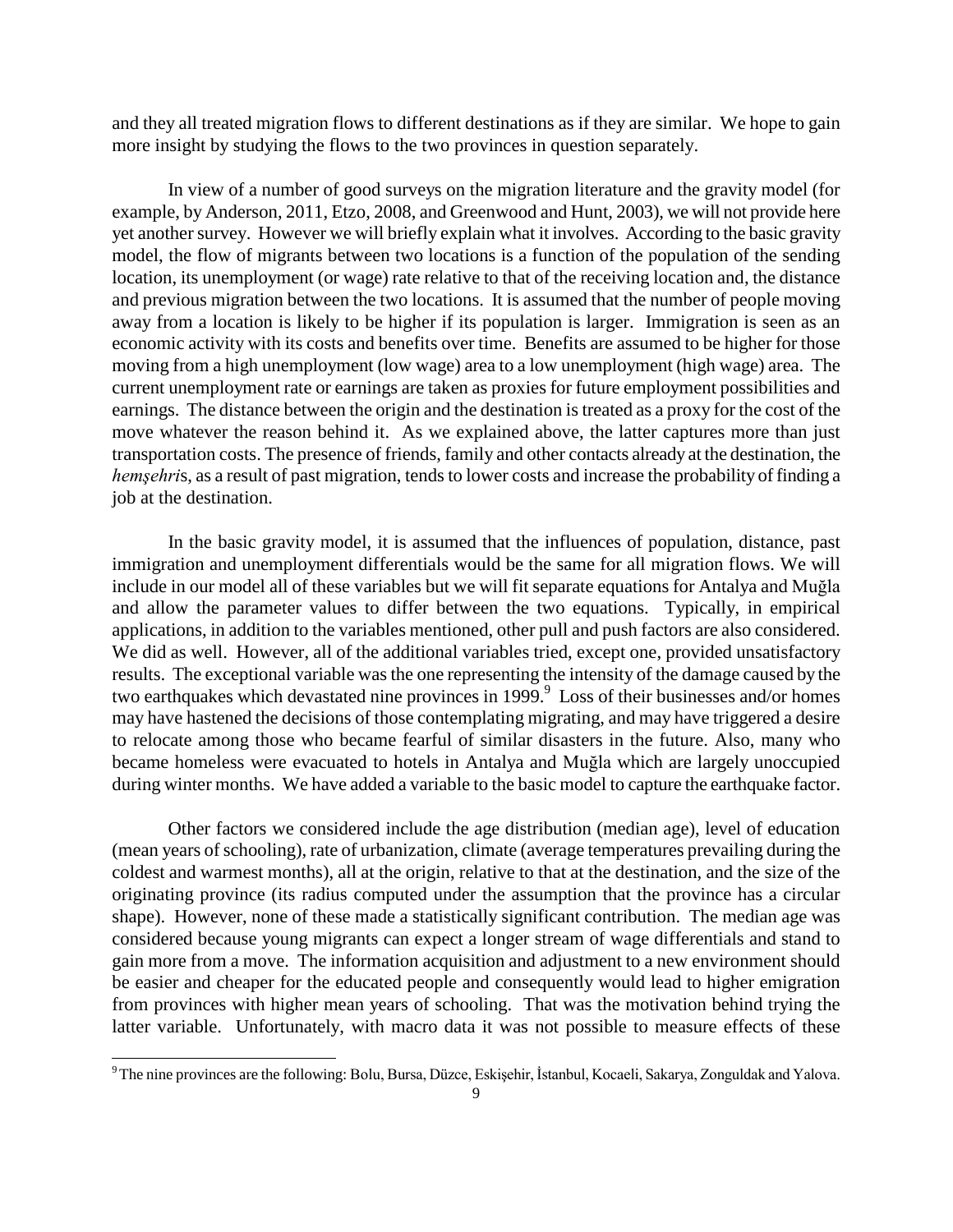variables separately because they are correlated with each other and with the unemployment variable already in the equations. Where unemployment rate is high, usually the median age and the education level are low. Urbanization level was considered because the extra urban amenities, such as health care and educational opportunities, gained by people moving from less urbanized areas are likely to be more. The idea behind the use of radius is that smaller localities are likely to have larger outmigration because it takes a shorter move to get out of the province than in larger provinces. Antalya and Muğla have very pleasant climates, which attract many tourists, domestic and foreign. The temperature variables were considered to check whether some of the permanent moves to this area are motivated by weather-related factors.

The final model we arrived at has the following form:

$$
\ln M_{ij} = a_j + b_j \ln P_j + c_j \ln D_{ij} + f_j \ln (U_i/U_j) + g_j \ln H_{ij} + n_j \ln Q_i + e_{ij} \qquad \begin{array}{l} i = 1, 2, 3, ..., 79 \\ j = 80 \text{ and } 81 \end{array}
$$

where

- $M_{ij}$  : number of people who migrated from province i to province j, between 1995 and 2000,
- $P_i$ : resident population of province i in 1995,
- $D_{ii}$ : highway distance (in kilometers) between the capital cities of provinces i and j,
- $U_i$ : unemployment rate in province i,
- $H_{ii}$ : number of people residing in province j in 1995 who were born in province i,
- $Q_i$ : number of residences and businesses in province i which suffered heavy damage in 1999 earthquakes,
- $e_{ii}$ : the disturbance term for province i in the equation for j,

and  $a_j$ ,  $b_j$ ,  $c_j$ ,  $f_j$ ,  $g_j$ , and  $n_j$  ( $j = 80, 81$ ) are parameters to be estimated. j is equal to 80 for Antalya and 81 for Muğla. All variables are measured in logarithms, as it is typically done in applications of the gravity model.

The above equations are first estimated using Ordinary Least Squares(OLS) method, results of which are presented in the first two columns of Table 9. All of the parameters are statistically significant and the R-square values for the two equations are 0.93 and 0.87. So the gravity model fits the data relatively well. However, large differences exist between the two equations in case of some parameter estimates, which are hard to explain. Also, some outliers are indicated. These may be caused by factors specific to particular origins which are missed. To make sure that such outliers did not contaminate our results, we estimated our equations also with robust regression procedure introduced by Rousseeuw (1984) and developed further by Rousseeuw and Van Driessen (2000) and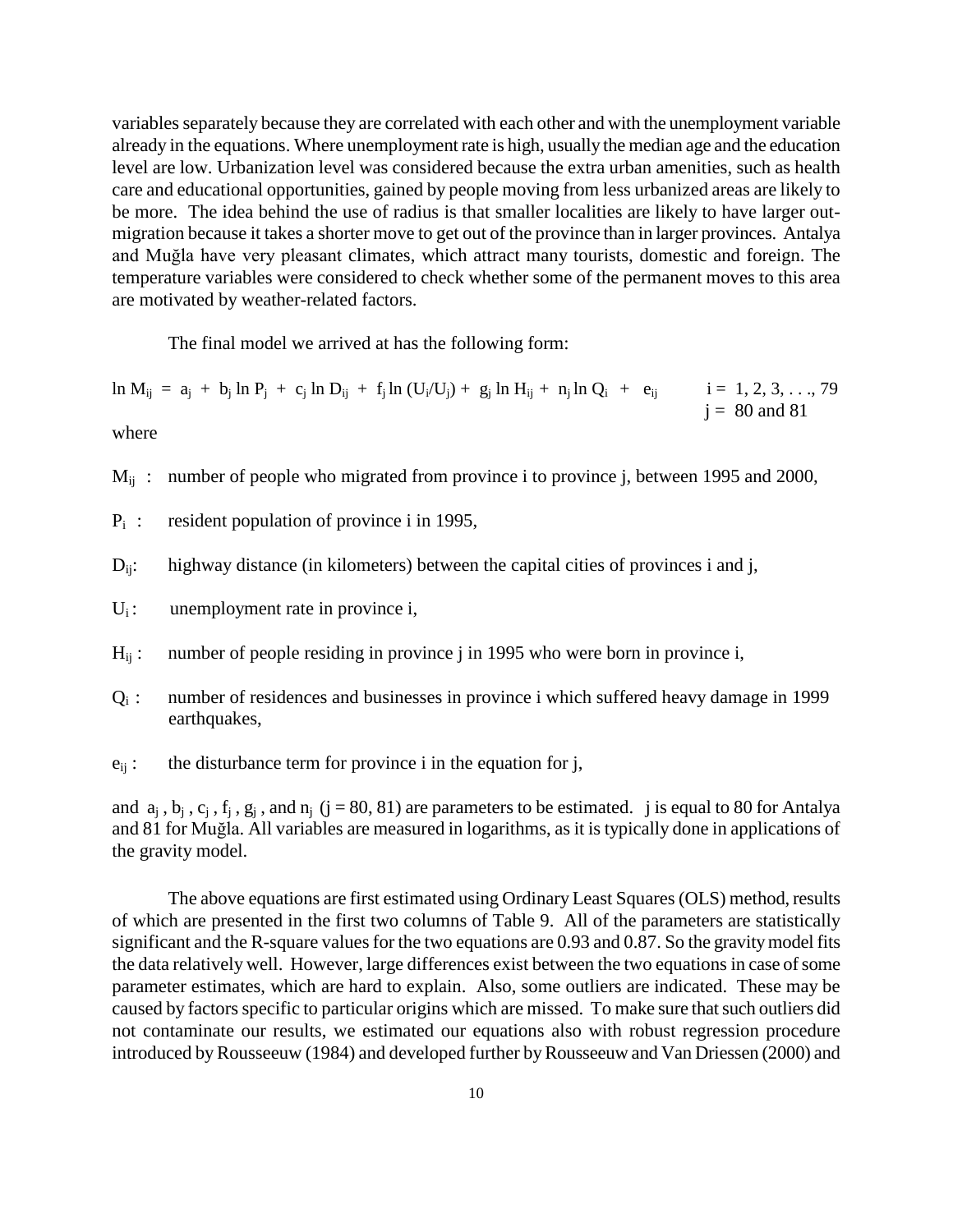Zaman et al. (2001). The last two columns of table 9 present those. Indeed, the procedure identifies nine outliers for Antalya equation and two for Muğla, which are listed in the notes of the table.<sup>10</sup> When these are taken into account, cross-equation differences between the parameter values narrows to sensible levels and R-square values increase. We will base our analysis on the robust regressions which are more reliable, given the circumstances.

Because the variables in the equations are in logarithms, the parameters can be interpreted as elasticities. According to the estimation results, a percentage increase in the population of a province is expected to result in 0.52 percent more migration to Antalya and 0.60 percent more to Muğla. One percent increase in the distance of a province to the two provinces in question, on the other hand, causes 0.63 and 0.41 percent drop, respectively, in the number of migrants. A percent increase in the unemployment rate of a province (relative to that prevailing at the destination), leads to a 0.45 and 0.33 percent increase in the migration flows, respectively. Migration from one location to another leads to more migration in the future. Existence of *hemşehri*s from a particular province appear to have the same effect on the migration from that province both in in Antalya and Muğla. One percent increase in the number of people from an origin living in southwestern Turkey generates 0.38 - 0.39 percent more migration from that province. Likewise, it appears that the 1999 earthquakes have increased the migration from the provinces impacted to Antalya and Muğla in similar ways. Each percentage increase in the number of residences and businesses which suffered heavy quake damage in a province, translated into a little less than 0.02 percent increase in migration to Antalya and Muğla. Even though this is quite small, not including this variable in the migration equations would have biased the other results.

# **4. Summary and conclusions**

 $\overline{a}$ 

Lately Antalya and Muğla provinces lying along the coast where the Aegean and the Mediterranean seas meet, have emerged as new migrant magnets. These receive substantial numbers of immigrants not only from the less developed areas of the country but also from the traditional migrant-drawing provinces. The two provinces differ from other migrant magnets in some key respects. First of all, they are not highly urbanized. Therefore, the migration towards them cannot be attributed to the availability of urban amenities. Also, unlike traditional migrant destinations, their industrial sectors are very small, and employ only a fraction of immigrants. What draws migrants to these provinces is essentially jobs created in the sectors related to tourism, either directly (such as in hotels and restaurants) or indirectly (such as in agriculture, trade and other services). The pleasant climates of the two provinces attract, not only tourists, but also some retirees from rich provinces. New universities opened in the two provinces bring in students as migrants as well. The last two groups in turn create jobs for other migrants, directly or indirectly.

11 percent of immigrants who arrived in Antalya, during 1995-2000, came to study, 5 percent to retire, 18 percent as housewives, and 63 percent to join the labor force. Corresponding figures for

 $10$  In case of these provinces other pull and/or push factors must be at play which need to be studied further but this is beyond the aim of the current study.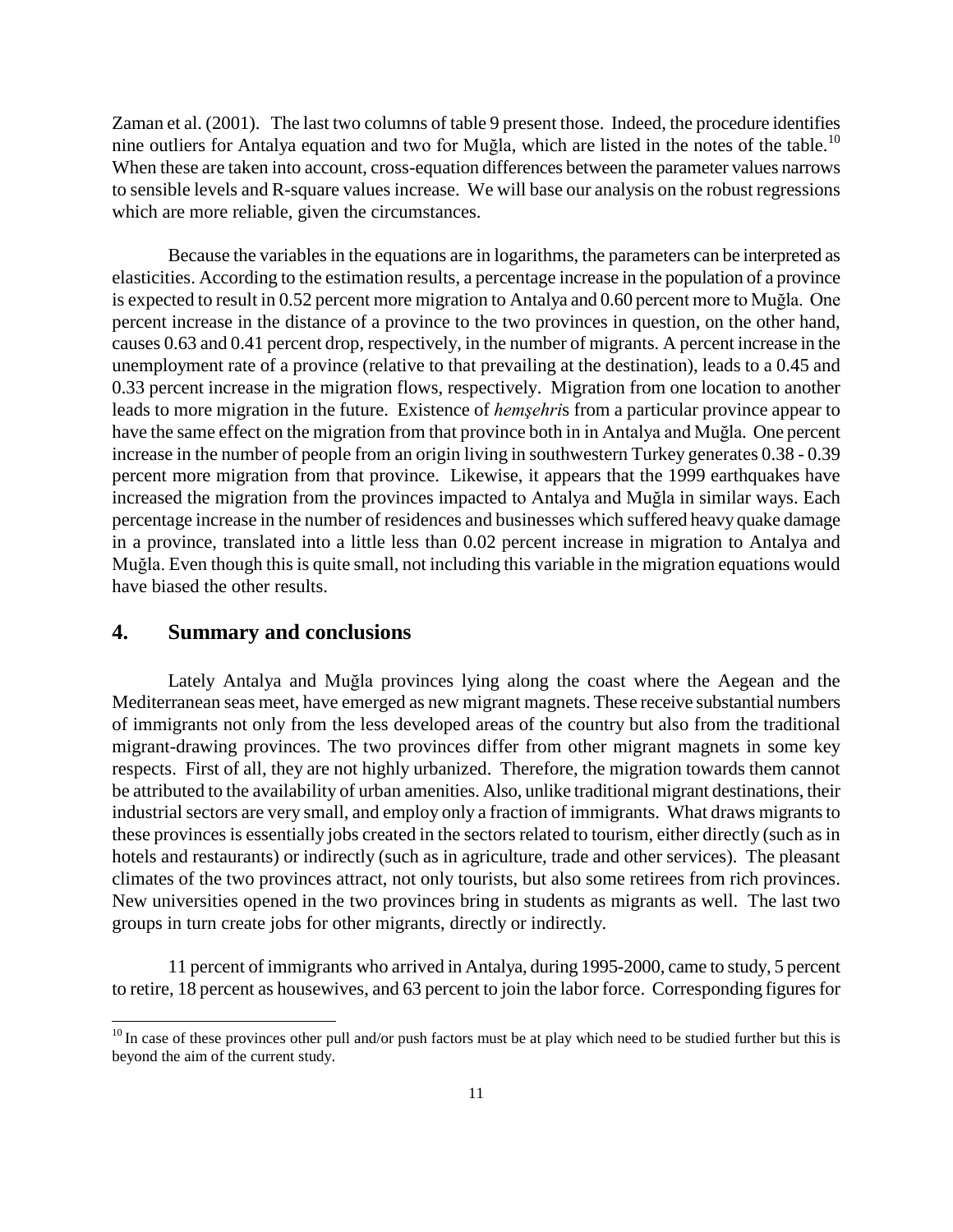Muğla are 11, 4, 11, and 71 percent. Thus migration to these destinations are partly education and retirement related, but mainly motivated by finding a job. Immigrants arriving at these two provinces from different regions exhibit different demographic and socio-economic characteristics, and a tendency to work at different sectors of the economy. Those coming from less developed eastern provinces tend to be young, less-educated and work predominantly in the construction sector. They build the hotels, restaurants, and vacation homes for the domestic and foreign tourists, and homes for the older and better-educated retirees coming from the more developed metropolitan areas, and dormitories and school buildings for the students coming mostly from the provinces surrounding Antalya and Muğla. Immigrants from nearby coastal provinces staff the hotels and restaurants, and those from nearby non-coastal provinces replace the natives who leave their agricultural jobs for better paying ones in hotels and restaurants. Immigrants from other provinces but mainly from the metropolitan areas take the trade related and other kinds of service jobs created as a result of increased activity in tourism.

On the other hand, in some respects, migration to Antalya and Muğla is similar to migration to traditional destinations Our strong empirical findings that desire to find a job or a better job is the main motivation behind migration, that immigrants from earlier eras living at a destination encourages further migration, that distance is a strong hindrance to migration, and that migration from a location is positively related to its population, are similar to findings of other studies on migration to other destinations.

# **References**

Aldashev, A. and Dietz, B. 2012. "Economic and spatial determinants of interregional migration in Kazakhstan," IZA discussion paper No. 6289.

Anderson, J. E. 2011. "The gravity model," *The Annual Review of Economics*, Vol. 3, pp.133-160.

Andrienko, Y. and Guriev, S. 2004. "Determinants of inter-regional mobility in Russia," *Economics of Transition*, Vol. 12, pp. 1-27.

Buena, D. 2012. "Modern gravity models of internal migration: The case of Romania," *Theoretical and Applied Economics,* Vol. 19, pp. 127-144.

Dhar, S. 1984. "Inter-state and within-state migration in India," in *Contractual Arrangements, Employment and Wages in Rural Labor Markets in Asia*, Binswanger, H. P. and Rosenzweig, M. R. (eds), Economic Growth Center, Yale University, pp. 281-304.

Erjem, Y. 2009*. Mersin'de Göç Kentleşme ve Sosyal Problemler* (Migration, Urbanization and Social Problems in Mersin), Mersin: Office of the Governor Publications, Social Research Series Number 1.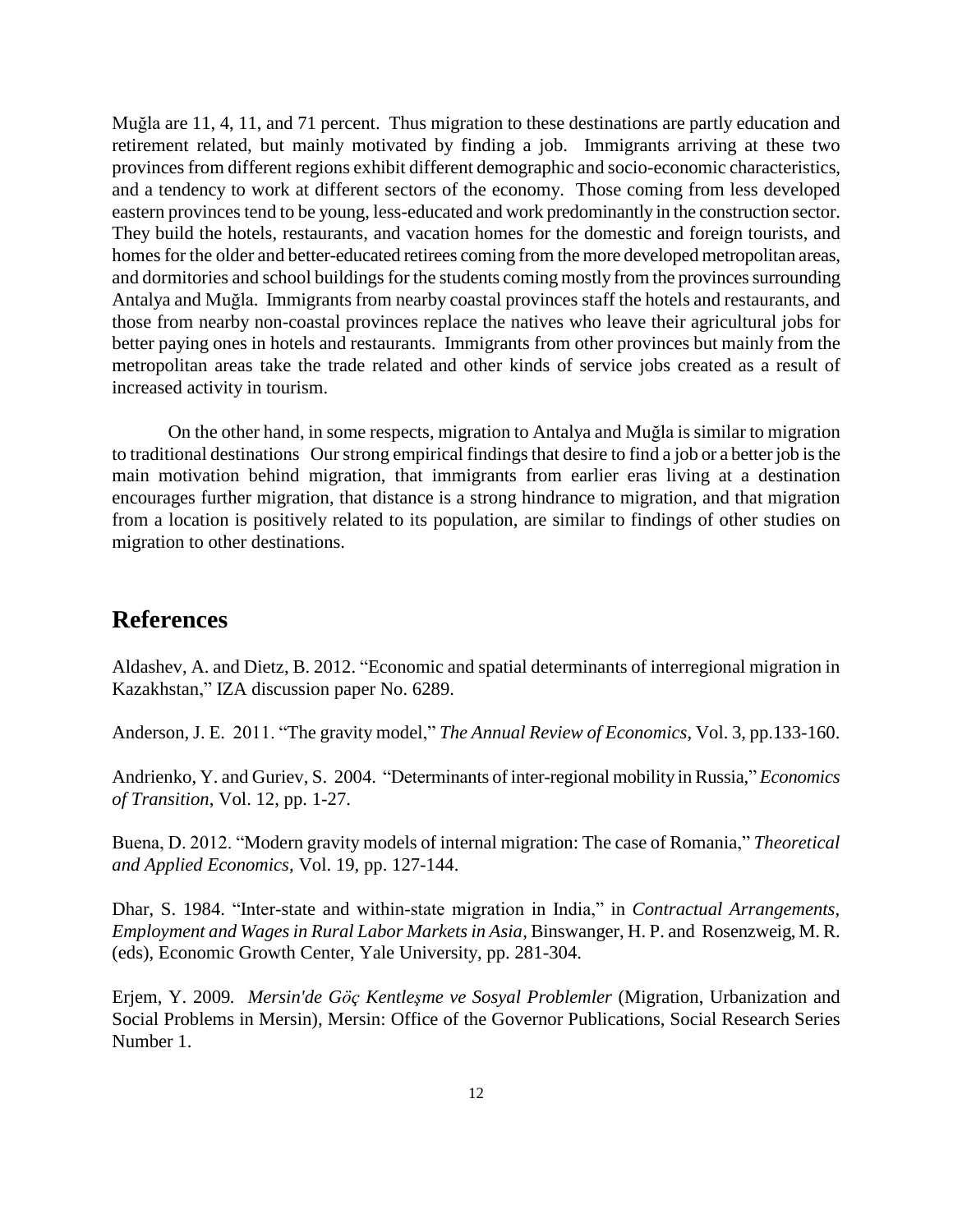Etzo, I. 2011. "The determinants of recent interregional migration flows in Italy: A panel data analysis," *Journal of Regional Science*, Vol. 51, pp. 948–966.

Etzo, I. 2008. "Internal migration: A review of the literature," MPRA Working Paper No. 8783.

Fan, C. C. 2005. "Modeling interprovincial migration in China 1985-2000," *Eurasian Geography and Economics,* Vol. 46, pp. 165-184.

Filiztekin, A. and Gökhan, A. 2008. "The determinants of internal migration in Turkey," paper presented at International Conference on Policy Modelling (EcoMod2008), Berlin, Germany, 2-4 July 2008.

Gedik, A. 1996. "Internal migration in Turkey, 1965-85: Test of some conflicting findings in the literature," Working Paper in Demography No. 66, Austrian National University, Canberra, Australia.

Gezici, F. and Keskin, B. 2005. "Interactions between regional inequalities and internal migration in Turkey," paper presented at the 45th Congress of the European Regional Science Association: Land Use and Water Management in a Sustainable Network Society, Amsterdam, 23-27 August 2005.

Greenwood, M. J. and Hunt, G. L. 2003. "The early history of migration research," *International Regional Science Review*, Vol. 26, pp. 3-37.

Greenwood, M. J. 1997. "Internal migration in developed countries," in Rosenzweig, M. R. and Stark, O. (eds.), *Handbook of Population and Family Economics*, Vol. 1B, Elsevier, Amsterdam, pp. 647-720.

Gündüz, M. and Yetim, N. 1997. "Terör ve göç," (Terrorism and migration) in *Toplum ve Göç-II. Ulusal Sosyoloji Kongresi (November 20–22, 1996, Mersin) Bildiriler Kitabı*, SIS Pub. Number 2046, Ankara, SIS, pp. 109–118.

İçduygu, A. and Ünalan, T. 1998. "Türkiye'de iç göç: Sorunsal alanları ve araştırma yöntemleri," (Internal migration in Turkey: Its problem areas and research methods) in *Türkiye'de İç Göç, Sorunsal Alanları ve Araştırma Yöntemleri Konferansı (June 6–8, 1998, Bolu-Gerede) Bildiriler Kitabı*. İstanbul: Türkiye Ekonomik ve Toplumsal Tarih Vakfı, pp. 38–55.

Işık, Ş. 2008. "Türkiye'de Eğitim Amaçlı Göçler" (Educational migration in Turkey), *Coğrafi Bilimler Dergisi,* Vol. 7, pp. 27-37.

Kocaman, T. 2008. *Türkiye'de İç Göçler ve Göç Edenlerin Nitelikleri: 1965-2000* (Internal migration in Turkey and the characteristics of those who migrate: 1965-2000), Ankara: State Planning Organization, Prime Ministry, the Republic of Turkey.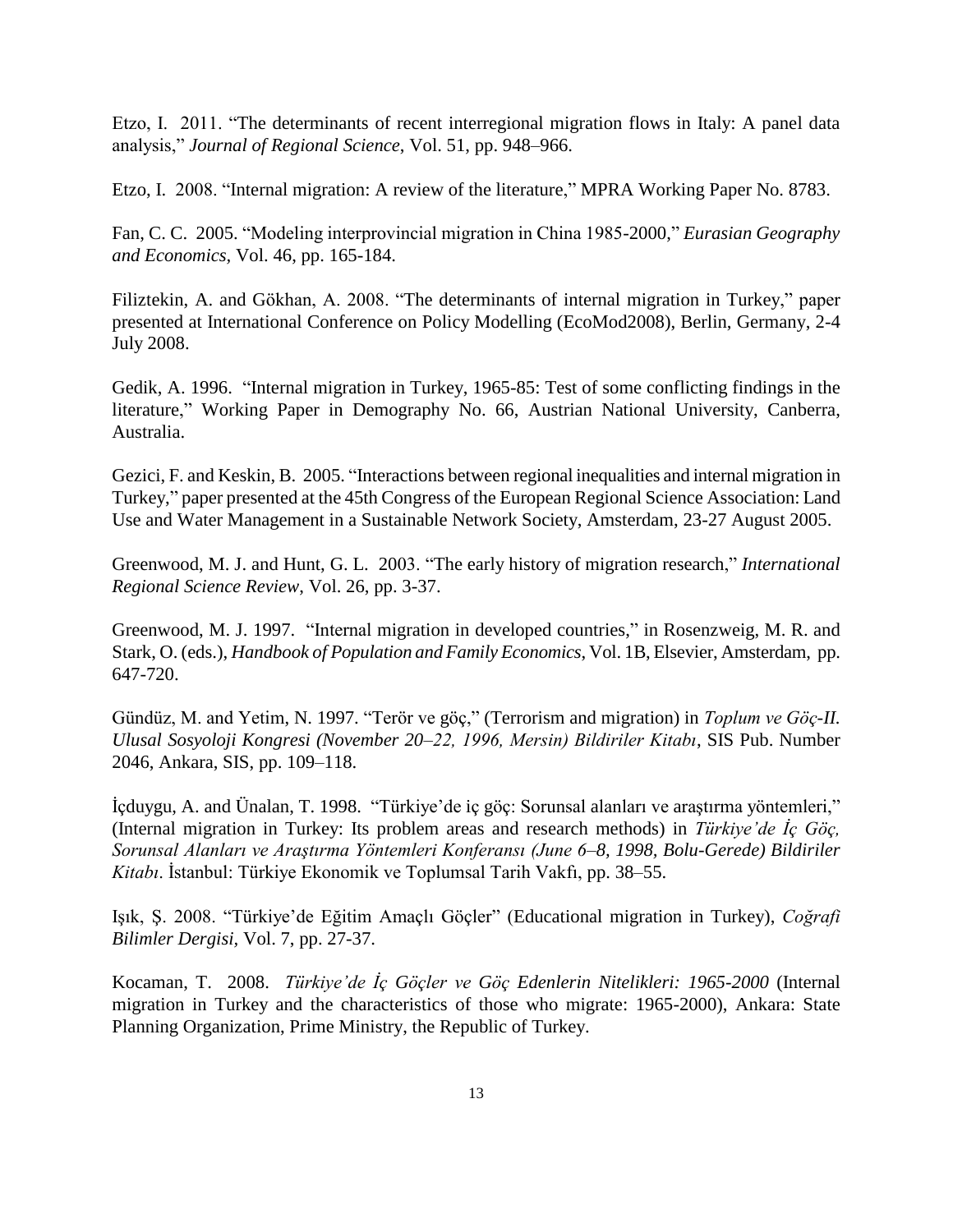Lucas, R. E. B. 1997. "Internal migration in developing countries," in Rosenzweig, M. R. and Stark, O. (eds), *Handbook of Population and Family Economics*, Volume 1B, Elsevier, Amsterdam, pp. 721-798.

Mueser, P. 1989. "The spatial structure of migration: an analysis of flows between states in the USA over three decades," *Regional Studies*, Vol. 23, pp. 185-200.

Munro, J. 1974. "Migration in Turkey," *Economic Development and Cultural Change*, Vol. 22, pp. 634–53.

Pazarlıoğlu, M. V. 1997. "1980–1990 döneminde Türkiye'de iç göç üzerine ekonometrik model çalışması," (An Econometric model study on internal migration in Turkey for the period 1980-1990) Çukurova University V. National Econometrics and Statistics Symposium, Adana.

Phan, D. and Coxhead, I. 2010. "Inter-provincial migration and inequality during Vietnam's transition," *Journal of Development Economics*, Vol. 91, pp.100-112.

Rousseeuw, P.J. 1984. "Least Median of Squares Regression," *Journal of the American Statistical Association*, Vol. 79, pp. 871–880.

Rousseeuw, P.J. and Van Driessen, K. 2000. "An Algorithm for Positive-Breakdown Regression Based on Concentration Steps," in W. Gaul, O. Opitz, and M. Schader (eds), *Data Analysis: Scientific Modeling and Practical Application*, New York: Springer-Verlag, pp. 335–346.

SAS. 2008. *SAS/STAT 9.2 User's Guide*. Cary, North Carolina: SAS Institute Inc.

Tunalı, İ. 1996. "Migration and remigration of male household heads in Turkey, 1963-1973," *Economic Development and Cultural Change*, Vol. 45, pp. 56-67.

Zaman, A., Rousseeuw, P.J. and Orhan, M. 2001. "Econometric Applications of High-Breakdown Robust Regression Techniques," *Econometrics Letters*, Vol. 71, pp. 1–8.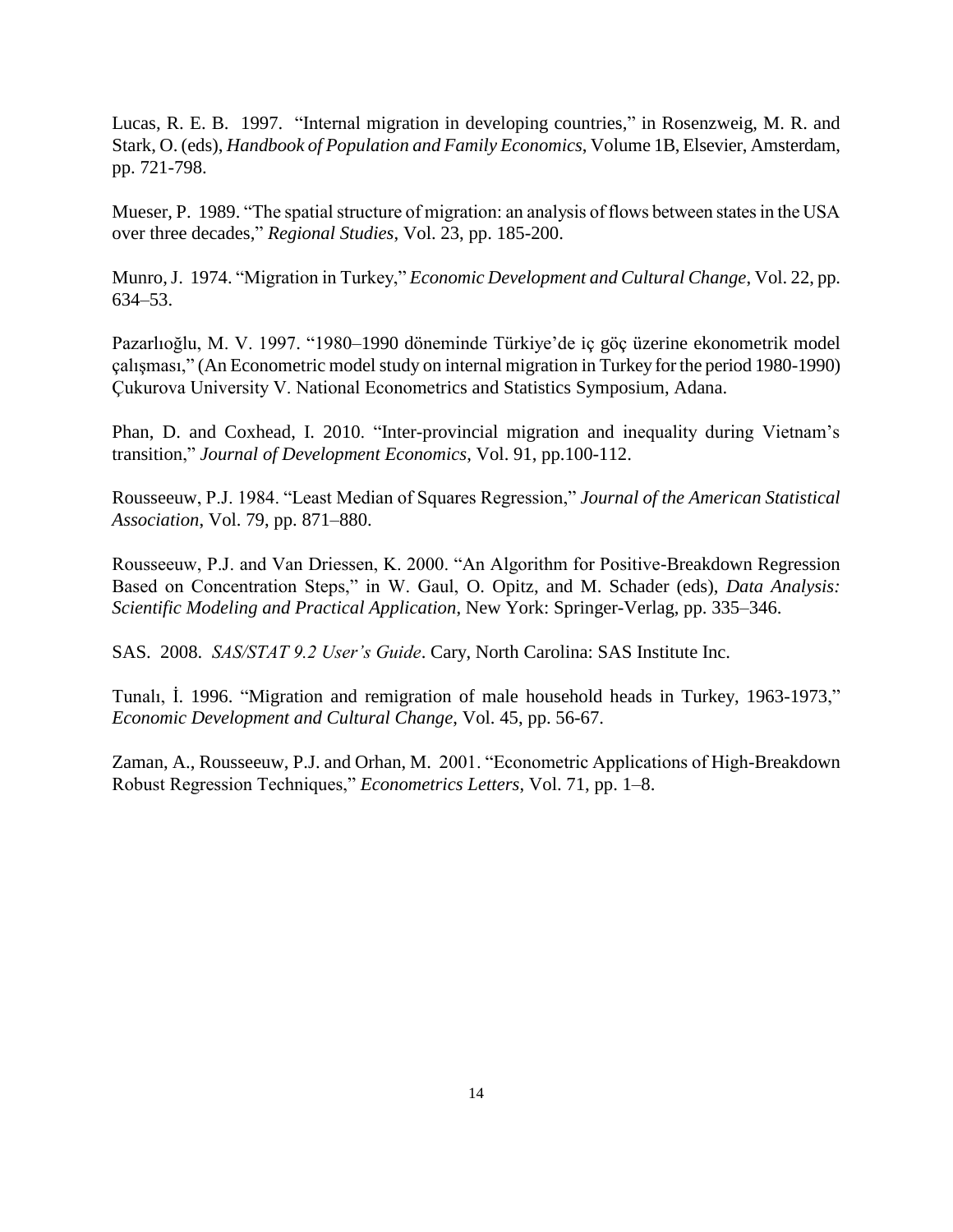100 50 Net-Mgration Rates  $\bf{0}$ **ANKARA BLECK BURSA ISTANBUL** KOCAELI **IZMIR ANTALYA MERSIN MUĞLA TEKIRDAG ADANA**  $-50$  $-100$  $\blacksquare$  1970-1975  $\blacksquare$  1975-1980  $\blacksquare$  1980-1985  $\blacksquare$  1985-1990  $\blacksquare$  1995-2000

 **Figure 1 Net migration rates for key migrant magnets (per thousand)**

Turkish Statistical Institute (Prime Ministry, the Republic of Turkey).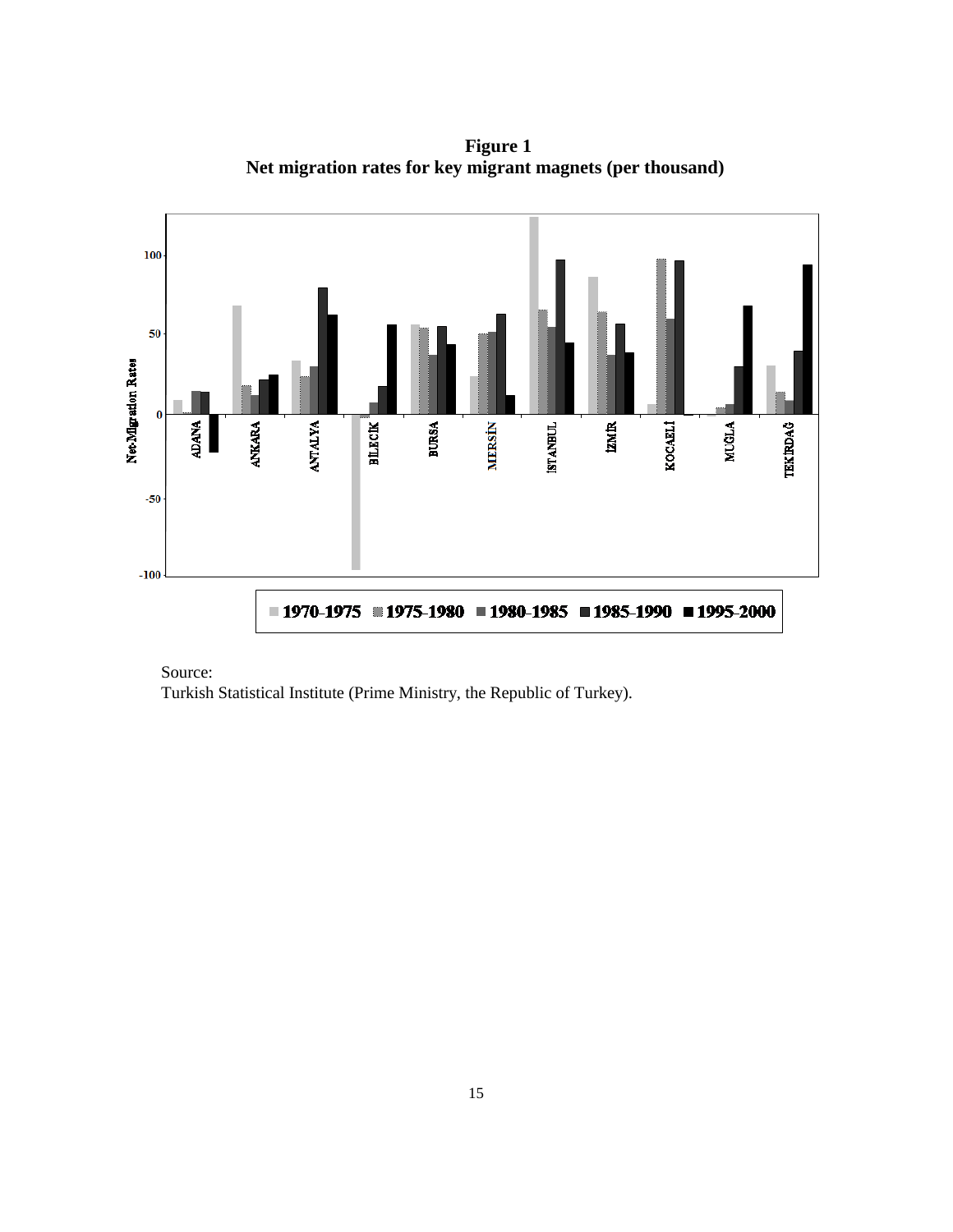

**Figure 2: Origins of Immigrants in Antalya+Muğla (1995-2000)**

Notes:

Migration from the province to Antalya+ Muğla between 1995 and 2000, in proportion to total inmigration to the latter during the same period.

Source:

Turkish Statistical Institute (Prime Ministry, the Republic of Turkey).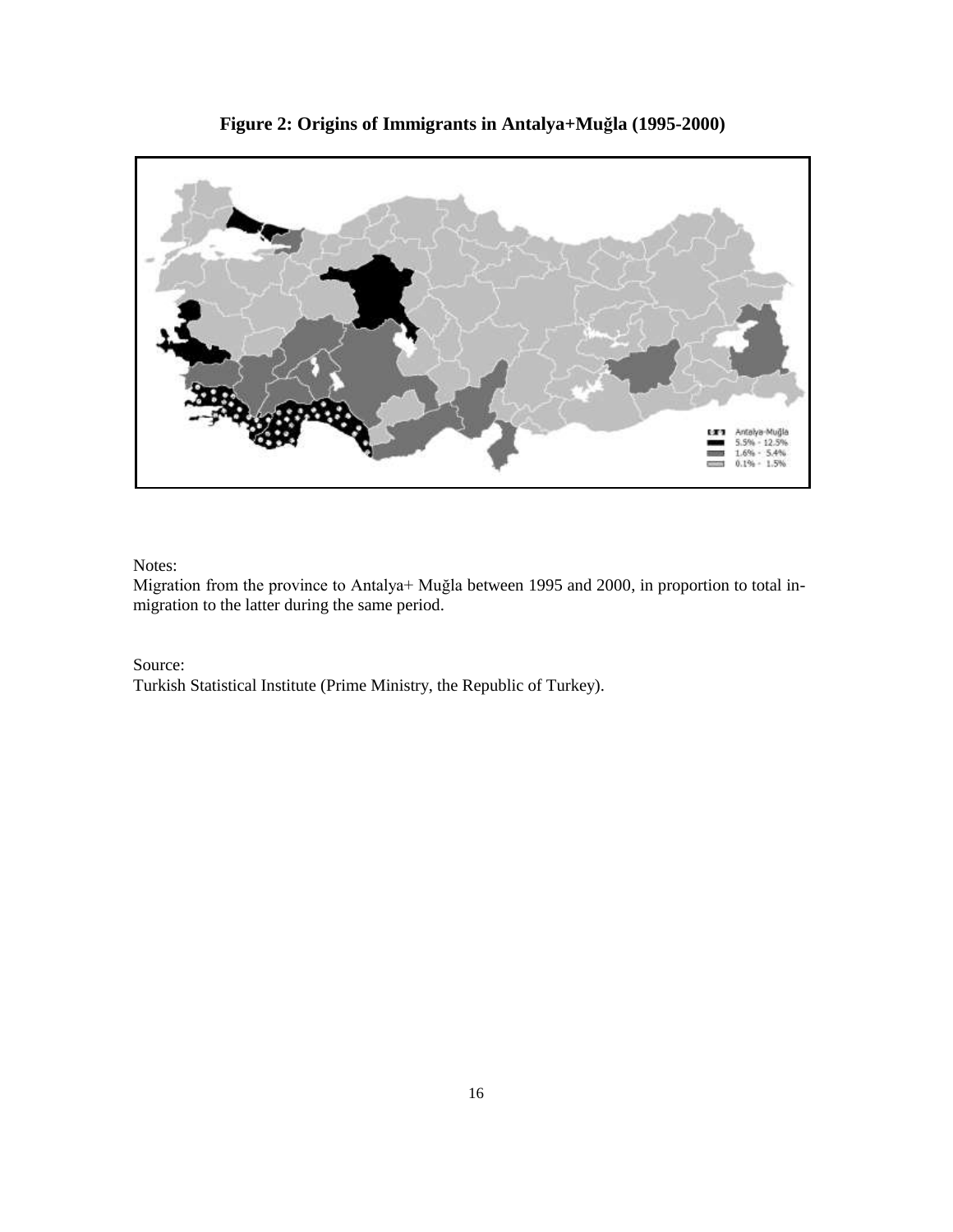|                        | <b>Urbanization</b><br>Rate $(\% )$ | <b>Median</b> | <b>Mean Years</b><br><b>Age (years)</b> of Schooling | <b>Net</b><br><b>Migration</b><br>Rate $(\% )$ | <b>Per Capita</b><br><b>Real GDP</b><br>$(900 \text{ TL})$ | Force $(\% )$ | <b>Not in Labor Unemployment</b><br>Rate $(\% )$ |
|------------------------|-------------------------------------|---------------|------------------------------------------------------|------------------------------------------------|------------------------------------------------------------|---------------|--------------------------------------------------|
|                        | (2000)                              | (2000)        | (2000)                                               | $(1995 - 2000)$                                | (2000)                                                     | (2000)        | (2000)                                           |
| <b>Turkey</b>          | 64.9                                | 24.8          | 5.4                                                  |                                                | 1760.9                                                     | 44.8          | 8.9                                              |
| <b>Adana</b>           | 75.6                                | 23.5          | 5.3                                                  | $-2.4$                                         | 1933.4                                                     | 51.5          | 14.3                                             |
| <b>Ankara</b>          | 88.3                                | 26.8          | 6.8                                                  | 2.6                                            | 2397.5                                                     | 51.8          | 11.0                                             |
| <b>Antalya</b>         | 54.5                                | 28.1          | 6.1                                                  | 6.4                                            | 1723.4                                                     | 39.6          | 7.9                                              |
| <b>Bilecik</b>         | 64.0                                | 28.9          | 5.7                                                  | 5.8                                            | 2959.5                                                     | 43.5          | 4.7                                              |
| <b>Bursa</b>           | 76.8                                | 28.0          | 5.7                                                  | 4.5                                            | 2401.1                                                     | 46.3          | 9.3                                              |
| Mersin                 | 60.5                                | 24.6          | 5.4                                                  | 1.2                                            | 1861.9                                                     | 45.1          | 10.2                                             |
| <i><b>Istanbul</b></i> | 90.7                                | 26.3          | 6.2                                                  | 4.6                                            | 2645.3                                                     | 49.8          | 12.7                                             |
| <i>izmir</i>           | 81.1                                | 28.8          | 6.1                                                  | 4.0                                            | 2680.1                                                     | 47.8          | 10.8                                             |
| Kocaeli                | 59.9                                | 25.7          | 5.8                                                  | 0.0                                            | 4376.8                                                     | 41.9          | 8.3                                              |
| Muğla                  | 37.5                                | 30.0          | 6.0                                                  | 7.0                                            | 2663.2                                                     | 29.9          | 4.3                                              |
| Tekirdağ               | 63.4                                | 28.6          | 5.8                                                  | 9.7                                            | 2535.9                                                     | 36.8          | 6.3                                              |

**Table 1 Socio-Economic Characteristics of Key Migrant Magnets**

In the computation of mean years of schooling for each province, 15, 11, 8, and 5 years of schooling are attributed, respectively, to university, high school, middle school, and primary school graduates in the province. Two years-worth of schooling is attributed to those who are literate but not a graduate of any school. Children under age six are omitted in computing the mean. Per capita real GDP is in 1987 TL.

#### Source: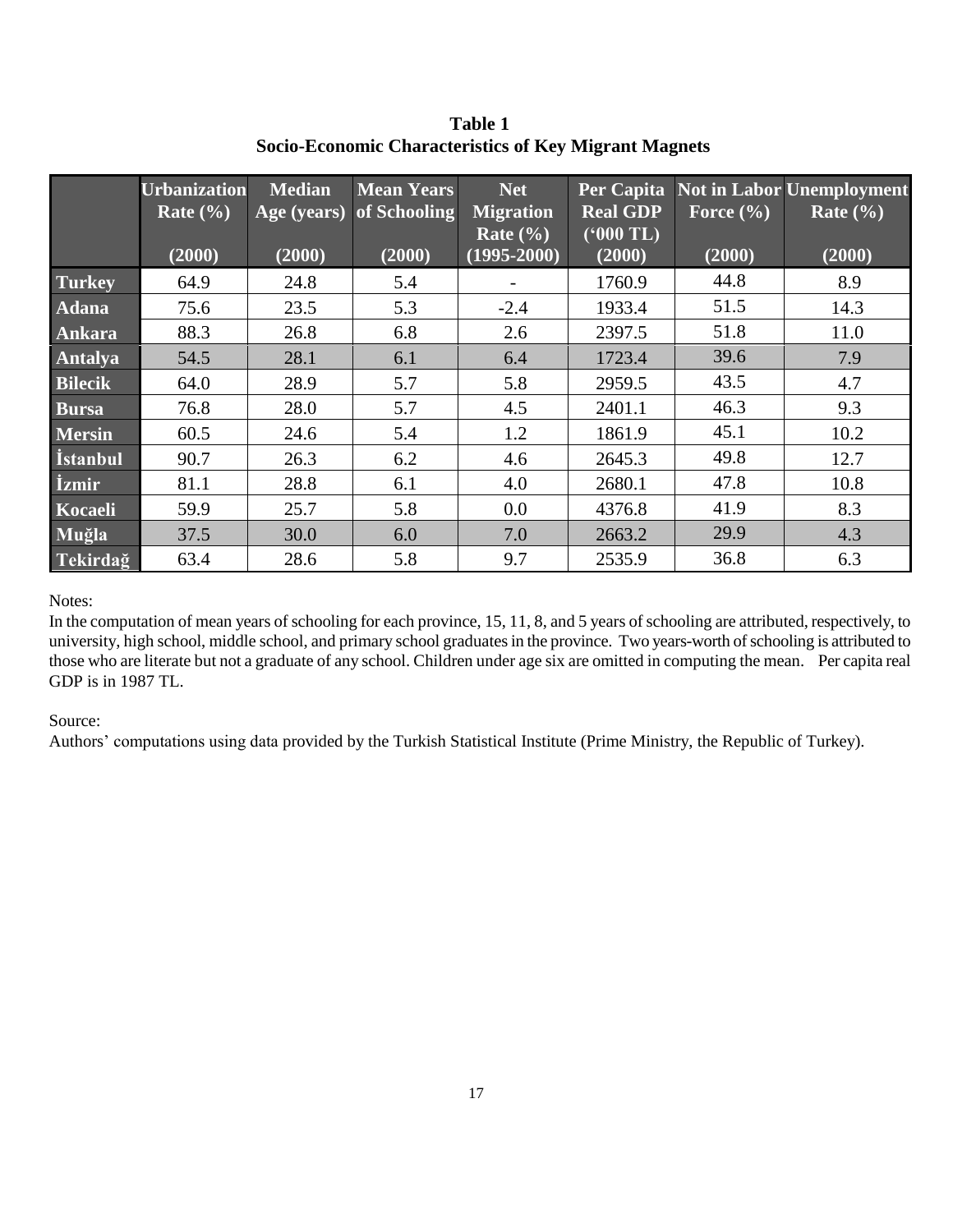| Table 2                                                                       |
|-------------------------------------------------------------------------------|
| Employment in Key Migrant Magnets: Sectoral Breakdown and Annual Growth Rates |

|                | Share $(\% )$ |                    |      |                 |      |      |      |      |     | Growth Rate $(\% )$                 |                                                         |                 |                     |                               |                                                          |              |
|----------------|---------------|--------------------|------|-----------------|------|------|------|------|-----|-------------------------------------|---------------------------------------------------------|-----------------|---------------------|-------------------------------|----------------------------------------------------------|--------------|
|                |               | <b>Agriculture</b> |      | <b>Industry</b> |      |      |      |      |     | <b>Hotel and</b><br><b>Services</b> | <b>Construction All Services Restaurant Agriculture</b> | <b>Industry</b> | <b>Construction</b> | <b>All</b><br><b>Services</b> | <b>Hotel and</b><br><b>Restaurant</b><br><b>Services</b> | <b>Total</b> |
|                | 1990          | 2000               | 1990 | 2000            | 1990 | 2000 | 1990 | 2000 |     | 1990 2000                           | 1990-2000                                               | 1990-2000       | 1990-2000           | 1990-2000                     | 1990-2000                                                | 1990-2000    |
| <b>Turkey</b>  | 54.0          | 48.4               | 12.9 | 13.4            | 5.1  | 4.6  | 28.0 | 33.6 | 2.0 | 2.6                                 | 0.0                                                     | 1.5             | 0.1                 | 3.0                           | 3.7                                                      | 1.1          |
| <b>Adana</b>   | 49.8          | 43.1               | 14.8 | 14.4            | 5.3  | 4.9  | 30.0 | 37.6 | 2.1 | 2.6                                 | $-3.0$                                                  | $-1.9$          | $-2.6$              | 0.6                           | 0.4                                                      | $-1.6$       |
| Ankara         | 18.2          | 16.3               | 14.3 | 13.4            | 7.2  | 6.4  | 60.2 | 63.9 | 2.7 | 3.2                                 | 1.1                                                     | 1.6             | 1.0                 | 2.9                           | 4.0                                                      | 2.3          |
| <b>Antalya</b> | 57.4          | 49.8               | 6.4  | 5.5             | 7.1  | 5.3  | 29.1 | 39.4 | 6.1 | 9.8                                 | 1.8                                                     | 1.7             | 0.3                 | 6.4                           | 8.3                                                      | 3.2          |
| <b>Bilecik</b> | 55.9          | 46.7               | 16.1 | 19.4            | 3.5  | 3.4  | 24.5 | 30.5 | 1.3 | 1.9                                 | $-1.7$                                                  | 1.9             | $-0.2$              | 2.2                           | 3.9                                                      | 0.0          |
| <b>Bursa</b>   | 40.5          | 33.6               | 25.8 | 28.2            | 6.2  | 5.0  | 27.6 | 33.3 | 2.7 | 3.2                                 | 0.4                                                     | 3.2             | 0.0                 | 4.3                           | 3.9                                                      | 2.3          |
| <b>Mersin</b>  | 55.4          | 57.7               | 8.9  | 7.9             | 6.6  | 4.5  | 29.1 | 29.9 | 2.2 | 2.2                                 | 2.5                                                     | 0.9             | $-1.9$              | 2.3                           | 1.8                                                      | 2.1          |
| İstanbul       | 5.2           | 8.1                | 34.2 | 32.2            | 9.0  | 6.2  | 51.6 | 53.4 | 4.2 | 4.5                                 | 8.0                                                     | 2.7             | $-0.4$              | 3.7                           | 4.1                                                      | 3.3          |
| İzmir          | 32.6          | 28.6               | 20.5 | 20.6            | 6.4  | 5.3  | 40.4 | 45.5 | 3.1 | 3.6                                 | 0.5                                                     | 1.9             | $-0.1$              | 3.0                           | 3.2                                                      | 1.8          |
| Kocaeli        | 33.0          | 39.1               | 24.1 | 20.3            | 8.5  | 8.3  | 34.4 | 32.3 | 2.3 | 2.3                                 | 5.7                                                     | 2.1             | 3.7                 | 3.2                           | 4.0                                                      | 3.9          |
| Muğla          | 61.1          | 55.1               | 7.8  | 6.0             | 7.3  | 4.9  | 23.9 | 34.0 | 4.5 | 7.9                                 | 1.5                                                     | $-0.1$          | $-1.5$              | 6.2                           | 8.4                                                      | 2.5          |
| Tekirdağ       | 47.5          | 38.8               | 16.9 | 26.2            | 6.6  | 4.1  | 29.0 | 30.9 | 2.1 | 2.4                                 | 0.4                                                     | 7.0             | $-2.4$              | 3.0                           | 4.2                                                      | 2.4          |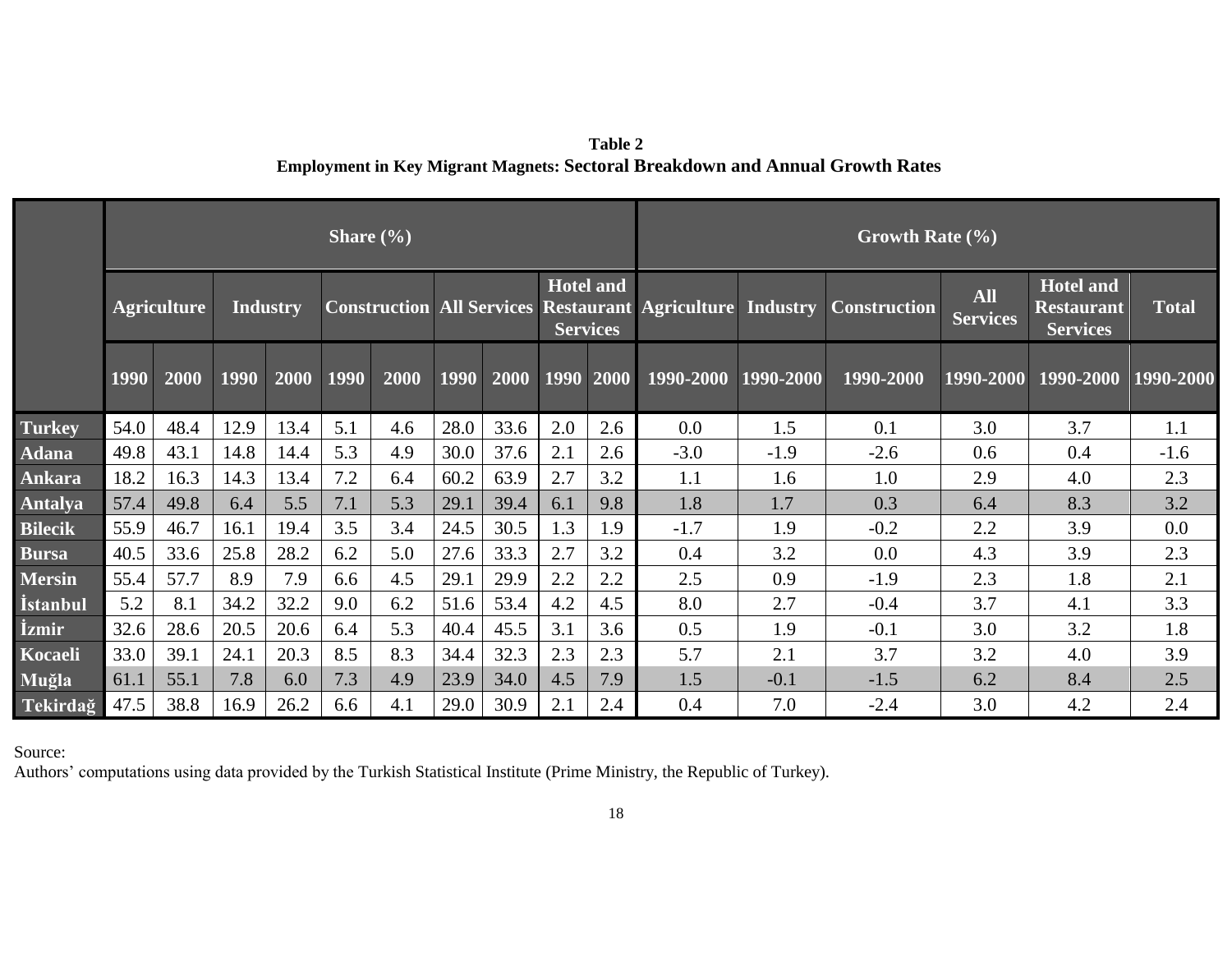|                 | <b>Agriculture</b> |      | <b>Industry</b> |      |      | <b>Construction</b> |      |      | <b>All Services</b> |      |      | <b>Hotel and</b><br><b>Restaurant Services</b> |      |      |      |
|-----------------|--------------------|------|-----------------|------|------|---------------------|------|------|---------------------|------|------|------------------------------------------------|------|------|------|
|                 | 1990               | 1995 | 2000            | 1990 | 1995 | 2000                | 1990 | 1995 | 2000                | 1990 | 1995 | 2000                                           | 1990 | 1995 | 2000 |
| <b>Turkey</b>   | 25.7               | 25.8 | 24.9            | 17.2 | 18.9 | 20.6                | 5.3  | 5.4  | 5.0                 | 37.5 | 41.7 | 46.6                                           | 2.0  | 2.3  | 2.6  |
| <b>Adana</b>    | 18.9               | 20.2 | 14.8            | 28.5 | 31.1 | 32.4                | 4.8  | 4.1  | 2.8                 | 43.9 | 41.3 | 44.1                                           | 1.6  | 1.5  | 1.7  |
| Ankara          | 5.3                | 4.2  | 4.1             | 16.6 | 16.6 | 16.2                | 13.4 | 12.4 | 10.8                | 61.9 | 62.5 | 60.8                                           | 1.8  | 1.9  | 1.9  |
| Antalya         | 21.3               | 21.8 | 19.1            | 8.9  | 8.4  | 8.4                 | 10.1 | 8.9  | 7.2                 | 58.9 | 60.0 | 64.0                                           | 18.2 | 19.1 | 22.3 |
| <b>Bilecik</b>  | 18.2               | 14.0 | 13.6            | 45.2 | 52.8 | 51.4                | 3.8  | 3.6  | 4.1                 | 28.0 | 25.8 | 26.4                                           | 0.7  | 0.5  | 0.6  |
| <b>Bursa</b>    | 17.3               | 13.4 | 9.7             | 36.0 | 40.0 | 42.1                | 6.4  | 6.2  | 4.2                 | 34.2 | 35.5 | 36.9                                           | 2.2  | 2.4  | 2.4  |
| Mersin          | 20.1               | 15.8 | 20.9            | 27.8 | 27.9 | 23.6                | 6.2  | 5.7  | 2.8                 | 40.1 | 44.2 | 45.7                                           | 3.1  | 3.4  | 3.5  |
| <i>istanbul</i> | 1.1                | 0.8  | 0.5             | 34.5 | 37.3 | 37.5                | 4.9  | 4.3  | 4.3                 | 52.9 | 53.6 | 52.4                                           | 4.3  | 3.6  | 3.8  |
| <i>izmir</i>    | 10.4               | 9.2  | 7.5             | 29.8 | 31.7 | 29.5                | 5.6  | 5.2  | 3.7                 | 48.1 | 46.5 | 47.9                                           | 2.7  | 2.8  | 3.0  |
| Kocaeli         | 3.0                | 2.8  | 2.3             | 56.7 | 55.6 | 50.9                | 4.3  | 3.7  | 3.3                 | 22.7 | 23.2 | 24.6                                           | 0.7  | 0.6  | 0.7  |
| Muğla           | 25.2               | 27.0 | 18.5            | 21.3 | 18.7 | 28.4                | 7.7  | 5.5  | 4.4                 | 43.9 | 46.0 | 45.9                                           | 14.1 | 17.3 | 19.5 |
| Tekirdağ        | 20.2               | 14.6 | 12.3            | 30.9 | 37.6 | 46.7                | 13.0 | 11.7 | 6.9                 | 31.5 | 31.4 | 29.4                                           | 1.4  | 1.5  | 1.3  |

**Table 3 Real GDP in Key Migrant Magnets: Sectoral Breakdown (%)**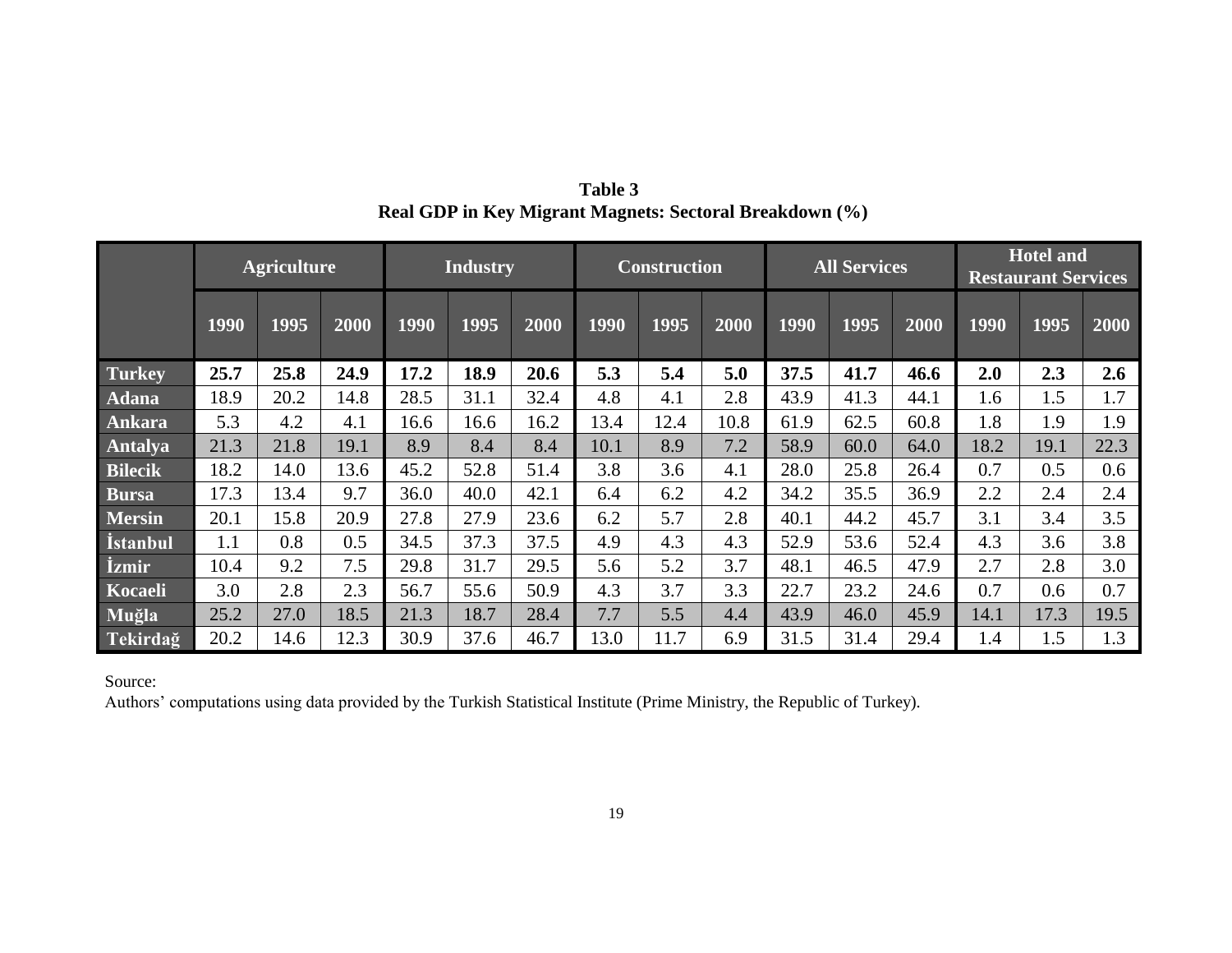|                 | <b>Agriculture</b> |               | <b>Industry</b> |               | <b>Construction</b> |               | <b>All Services</b> |               | <b>Hotel and</b><br><b>Restaurant</b><br><b>Services</b> |               | <b>Total Real</b><br><b>GDP</b> |               |
|-----------------|--------------------|---------------|-----------------|---------------|---------------------|---------------|---------------------|---------------|----------------------------------------------------------|---------------|---------------------------------|---------------|
|                 | 1990-<br>1995      | 1995-<br>2000 | 1990-<br>1995   | 1995-<br>2000 | 1990-<br>1995       | 1995-<br>2000 | 1990-<br>1995       | 1995-<br>2000 | 1990-<br>1995                                            | 1995-<br>2000 | 1990-<br>1995                   | 1995-<br>2000 |
| <b>Turkey</b>   | 0.6                | 1.7           | 4.5             | 4.0           | 1.6                 | 0.5           | 3.7                 | 4.3           | 4.4                                                      | 5.3           | 3.2                             | 3.9           |
| <b>Adana</b>    | 2.9                | $-4.3$        | 3.3             | 2.7           | $-1.9$              | $-5.7$        | 0.3                 | 3.2           | 0.4                                                      | 3.9           | 1.5                             | 1.9           |
| <b>Ankara</b>   | $-1.1$             | 3.4           | 3.4             | 3.6           | 1.7                 | 1.5           | 3.5                 | 3.7           | 4.4                                                      | 4.5           | 3.3                             | 4.3           |
| <b>Antalya</b>  | 6.5                | 0.2           | 4.9             | 2.7           | 3.3                 | $-1.4$        | 6.4                 | 4.3           | 6.9                                                      | 6.2           | 6.0                             | 2.9           |
| <b>Bilecik</b>  | 2.3                | 0.3           | 11.1            | 0.4           | 6.7                 | 3.5           | 6.0                 | 1.4           | 2.0                                                      | 3.4           | 7.7                             | 0.9           |
| <b>Bursa</b>    | $-1.7$             | $-1.6$        | 5.6             | 6.0           | 2.6                 | $-3.1$        | 4.2                 | 5.7           | 5.6                                                      | 4.6           | 3.5                             | 4.9           |
| <b>Mersin</b>   | $-2.1$             | 8.6           | 2.9             | $-0.7$        | 0.9                 | $-10.5$       | 4.8                 | 3.4           | 4.7                                                      | 3.3           | 2.8                             | 2.7           |
| <i>istanbul</i> | $-0.6$             | $-8.0$        | 5.9             | 4.4           | 1.3                 | 4.3           | 4.5                 | 3.8           | 0.8                                                      | 5.1           | 4.2                             | 4.3           |
| <i>izmir</i>    | 1.9                | $-1.5$        | 5.8             | 1.3           | 2.6                 | $-3.6$        | 3.7                 | 3.4           | 4.5                                                      | 4.7           | 4.4                             | 2.8           |
| Kocaeli         | 2.7                | $-0.4$        | 4.0             | 1.1           | 1.1                 | 0.8           | 5.0                 | 4.1           | 3.7                                                      | 4.1           | 4.4                             | 2.9           |
| Muğla           | 5.9                | $-1.3$        | 1.8             | 15.6          | $-2.2$              | 2.0           | 5.5                 | 6.4           | 8.9                                                      | 9.0           | 4.5                             | 6.4           |
| Tekirdağ        | $-2.4$             | 4.0           | 8.2             | 12.4          | 1.9                 | $-3.3$        | 3.9                 | 6.3           | 5.2                                                      | 4.6           | 4.0                             | 7.7           |

**Table 4 Real GDP in Key Migrant Magnets: Sectoral Annual Growth Rates (%)**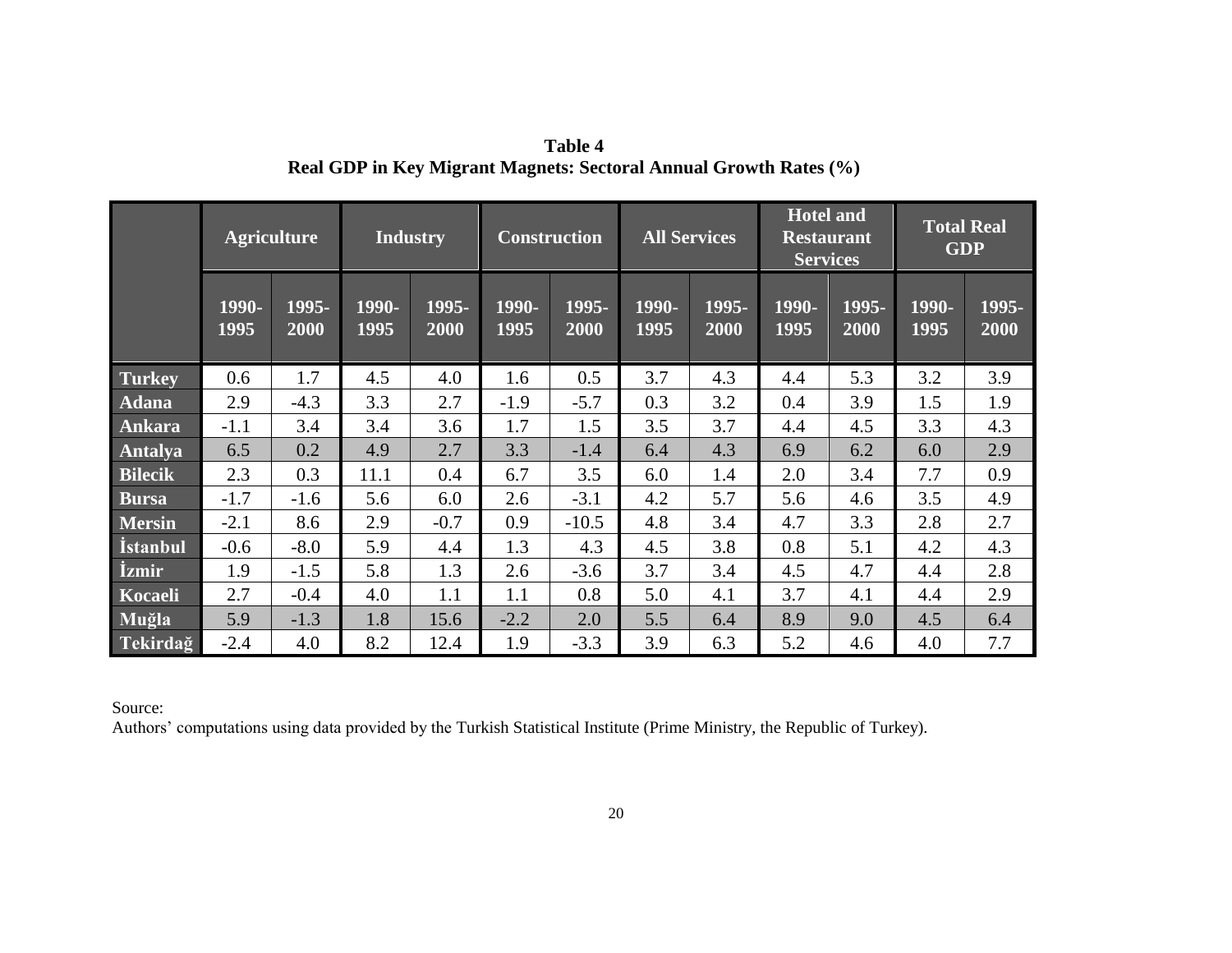**Origin Proportion of immigrants (%) Median age (years) Proportion of females (%) Mean years of schooling (years)** ANT. MUĞ. ANT. MUĞ. ANT. MUĞ. ANT. MUĞ. **İstanbul** 11.4 14.9 30.5 33.8 46.1 42.5 8.2 9.3 **Kocaeli** 1.8 3.8 29.5 27.8 47.7 43.6 8.1 8.9 **Ankara** 9.1 7.1 29.0 29.5 48.0 44.0 8.7 9.8 **İzmir** 3.8 10.1 27.0 28.1 46.0 42.9 8.8 8.7 **Aydın** 1.1 6.3 25.8 25.6 47.1 42.3 7.8 6.7 **Mersin 1 3.1 1.7 25.1 24.5 44.6 36.4 7.0 7.9 Adana** 3.1 2.2 25.3 25.1 42.0 32.4 7.1 7.9 **Hatay** 2.7 2.2 24.1 23.4 39.5 32.7 6.8 7.4 **Denizli** 1.4 3.8 24.9 24.7 46.9 44.4 7.5 6.7 **Afyon** 2.0 1.3 25.5 24.8 46.9 37.3 7.2 7.6 **Burdur** 3.9 0.7 26.0 24.5 50.3 50.8 7.1 7.3 **Isparta** 4.2 0.7 25.6 24.7 48.3 41.1 7.4 9.5 **Konya** 5.7 1.9 25.8 24.4 45.8 39.3 6.9 7.9 **Diyarbakır** 1.9 1.4 23.5 23.9 39.3 28.5 5.8 6.7 **Van** 1.5 2.0 22.6 22.4 31.4 19.5 5.5 5.2 **All provinces** 100.0 100.0 26.1 26.8 44.3 38.9 7.5 8.1

**Table 5 Characteristics of Immigrants in Antalya and Muğla from Top Origins**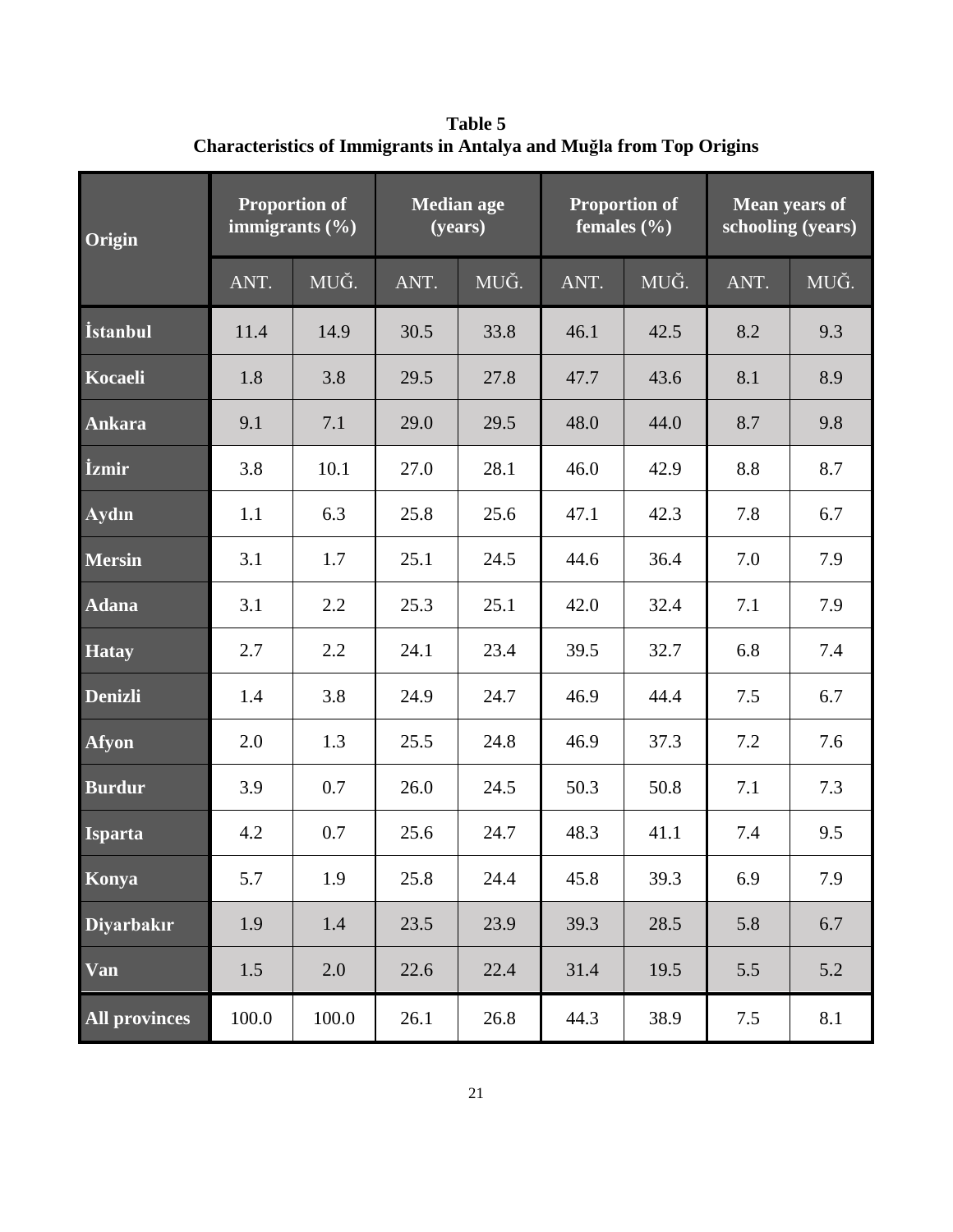Figures given are for immigrants 5 years of age and older. In the computation of mean years of schooling for each province, 15, 11, 8, and 5 years of schooling are attributed, respectively, to university, high school, middle school, and primary school graduates in the province. Two years- worth of schooling is attributed to those who are literate but not a graduate of any school. Children under age six are omitted in computing the mean.

### Source: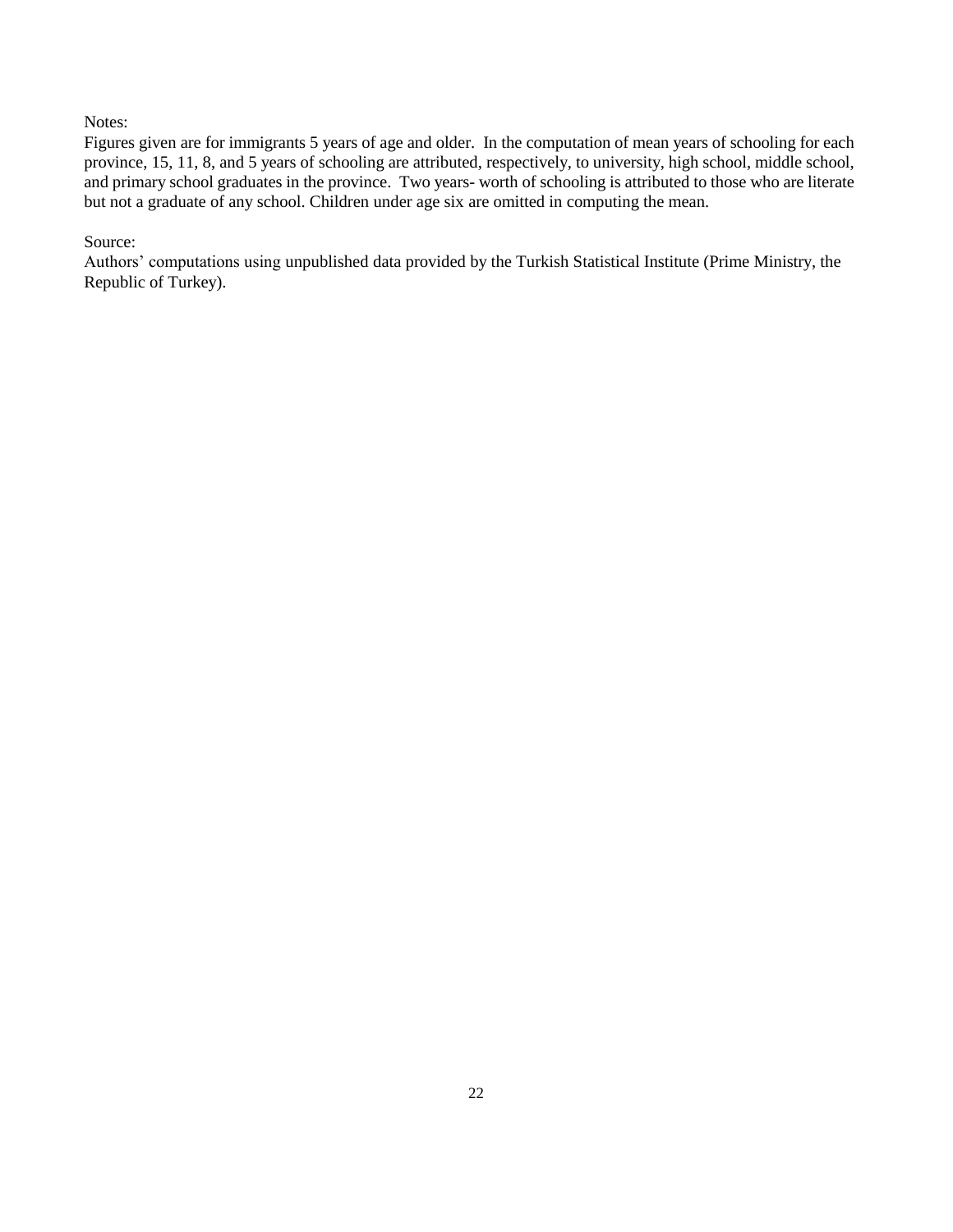| Origin               | (%)  | <b>Not in labor force</b> |      | <b>Employed</b><br>(%) |      | <b>Unemployed</b><br>(%) | Unemployment<br>rate<br>(%) |      |
|----------------------|------|---------------------------|------|------------------------|------|--------------------------|-----------------------------|------|
|                      | ANT. | MUĞ.                      | ANT. | MUĞ.                   | ANT. | MUĞ.                     | ANT.                        | MUĞ. |
| <i>istanbul</i>      | 42.4 | 32.6                      | 50.3 | 62.4                   | 7.4  | 5.0                      | 12.8                        | 7.4  |
| Kocaeli              | 47.9 | 35.0                      | 44.8 | 60.8                   | 7.3  | 4.2                      | 14.1                        | 6.4  |
| Ankara               | 41.2 | 32.1                      | 52.1 | 63.2                   | 6.7  | 4.7                      | 11.4                        | 7.0  |
| <i>izmir</i>         | 36.6 | 31.4                      | 56.3 | 64.2                   | 7.1  | 4.3                      | 11.2                        | 6.3  |
| Aydın                | 36.8 | 24.8                      | 57.1 | 72.1                   | 6.1  | 3.1                      | 9.6                         | 4.1  |
| <b>Mersin</b>        | 31.4 | 28.3                      | 62.3 | 67.4                   | 6.2  | 4.3                      | 9.1                         | 6.0  |
| <b>Adana</b>         | 33.7 | 26.4                      | 60.0 | 68.5                   | 6.2  | 5.0                      | 9.4                         | 6.8  |
| <b>Hatay</b>         | 29.8 | 30.0                      | 64.6 | 66.3                   | 5.6  | 3.6                      | 8.0                         | 5.2  |
| <b>Denizli</b>       | 35.3 | 28.6                      | 60.0 | 68.3                   | 4.8  | 3.0                      | 7.4                         | 4.2  |
| <b>Afyon</b>         | 39.7 | 24.4                      | 54.6 | 73.1                   | 5.7  | 2.5                      | 9.4                         | 3.3  |
| <b>Burdur</b>        | 41.7 | 32.6                      | 53.1 | 63.4                   | 5.2  | 4.0                      | 9.0                         | 5.9  |
| Isparta              | 34.8 | 29.4                      | 59.4 | 64.2                   | 5.7  | 6.4                      | 8.8                         | 9.1  |
| Konya                | 36.6 | 26.8                      | 57.7 | 69.3                   | 5.7  | 3.9                      | 9.0                         | 5.3  |
| <b>Diyarbakır</b>    | 36.9 | 16.9                      | 56.9 | 80.0                   | 6.1  | 3.1                      | 9.7                         | 3.7  |
| Van                  | 30.0 | 13.0                      | 64.1 | 83.2                   | 5.9  | 3.8                      | 8.4                         | 4.4  |
| <b>All provinces</b> | 37.2 | 28.6                      | 56.6 | 67.3                   | 6.2  | 4.2                      | 9.8                         | 5.8  |

**Table 6 Labor Market Status: Immigrants in Antalya and Muğla from Top Origins**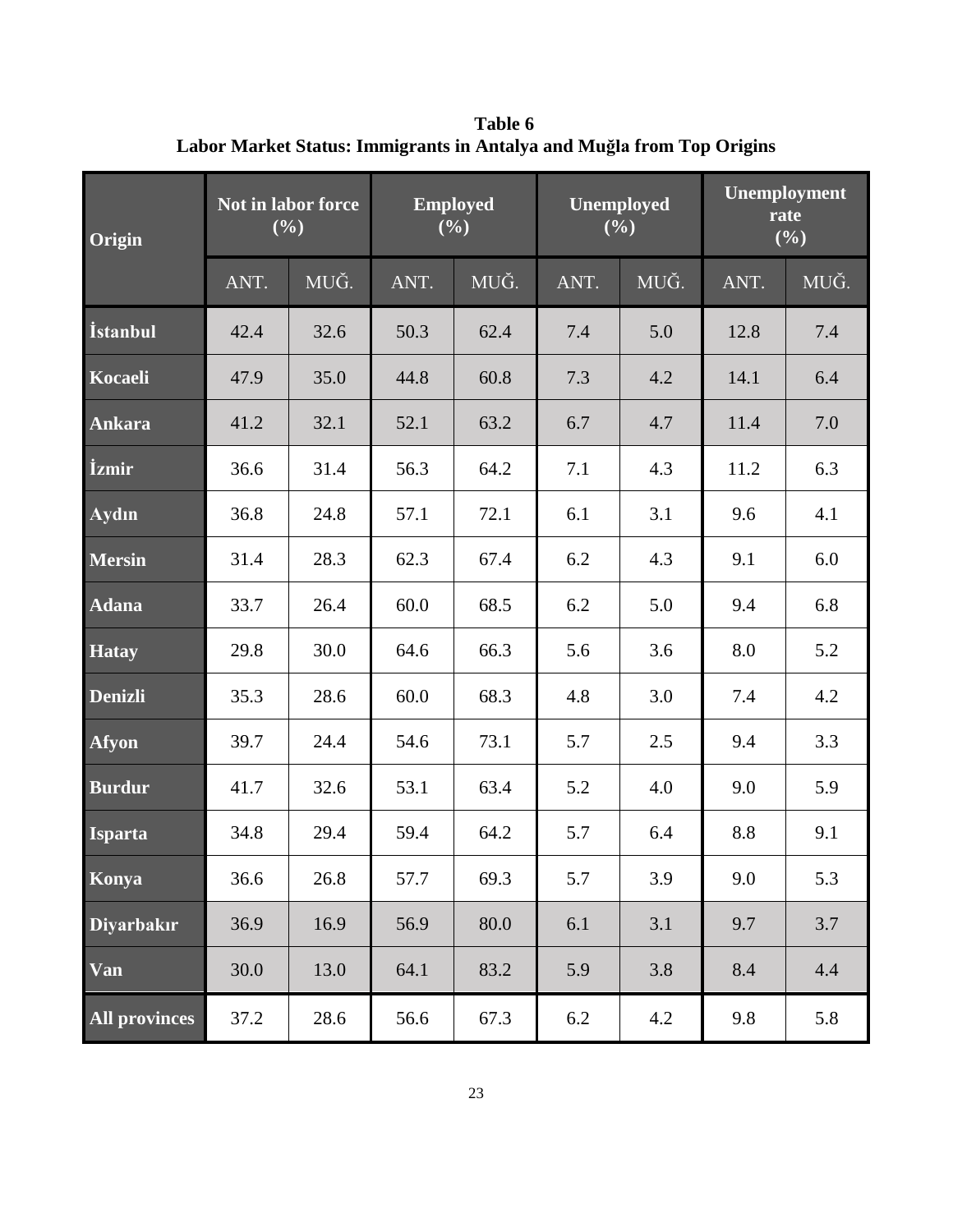Not in Labor Force, Employed and Unemployed are as a proportion of all immigrants, 12 years of age or older. Unemployment rate is as proportion of the Labor Force.

### Source: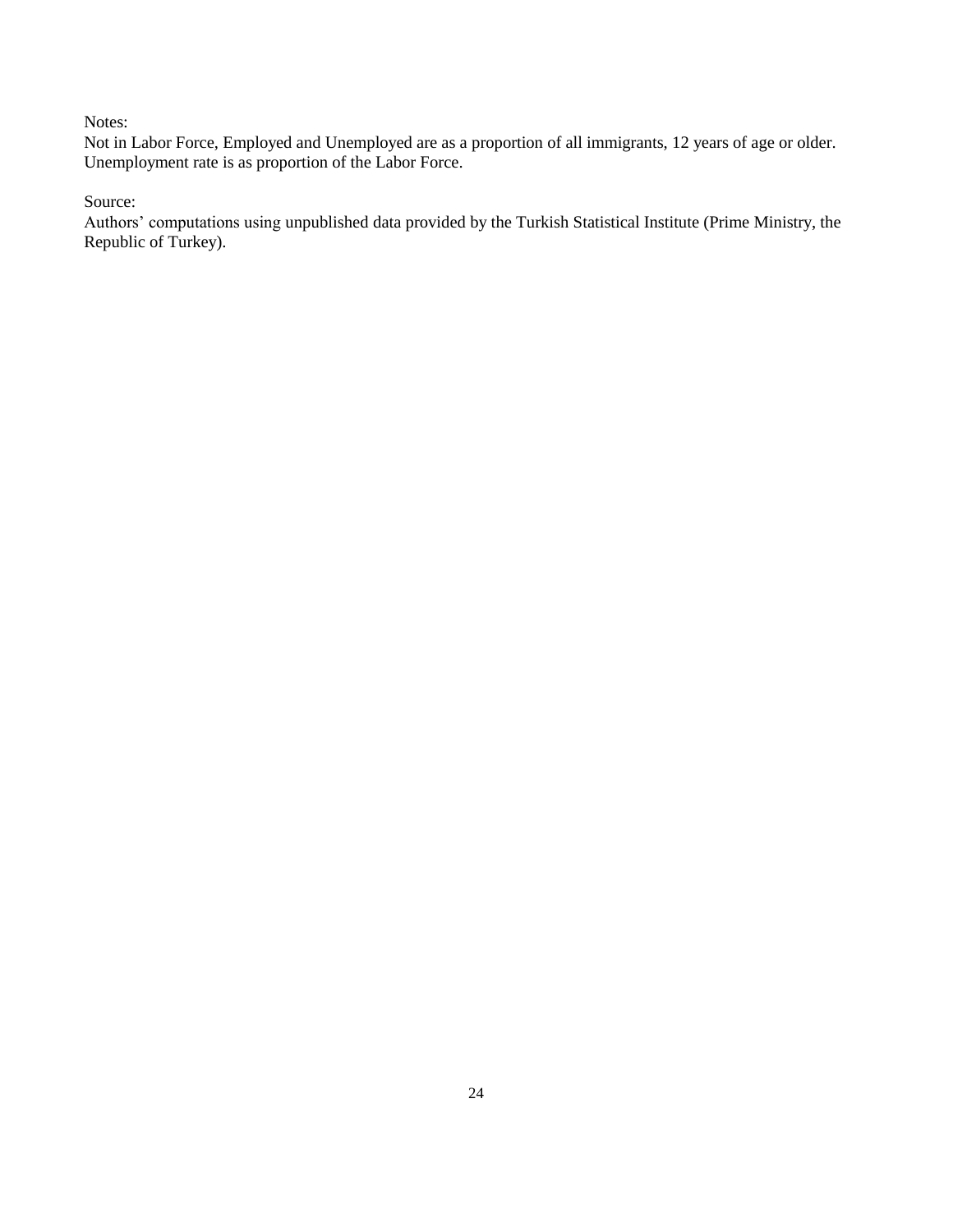| Origin               | Student (%) |      |      | Retired $(\% )$ | Housewife $(\% )$ |      | Discouraged $(\% )$ |      |  |
|----------------------|-------------|------|------|-----------------|-------------------|------|---------------------|------|--|
|                      | ANT.        | MUĞ. | ANT. | MUĞ.            | ANT.              | MUĞ. | ANT.                | MUĞ. |  |
| <i>istanbul</i>      | 26.6        | 29.1 | 21.9 | 30.1            | 43.6              | 34.0 | 4.5                 | 3.5  |  |
| Kocaeli              | 30.4        | 30.2 | 23.4 | 13.1            | 39.7              | 50.8 | 4.9                 | 4.5  |  |
| <b>Ankara</b>        | 27.8        | 30.8 | 21.9 | 26.9            | 43.4              | 34.6 | 2.7                 | 5.1  |  |
| <i>izmir</i>         | 35.7        | 37.9 | 14.9 | 14.2            | 40.3              | 35.8 | 5.3                 | 4.8  |  |
| <b>Aydın</b>         | 40.9        | 33.7 | 11.4 | 8.4             | 41.3              | 48.2 | 3.8                 | 4.5  |  |
| <b>Mersin</b>        | 31.9        | 48.5 | 7.5  | 6.1             | 50.0              | 35.3 | 6.4                 | 6.3  |  |
| <b>Adana</b>         | 32.1        | 45.1 | 9.1  | 8.8             | 49.1              | 39.5 | 6.3                 | 4.3  |  |
| <b>Hatay</b>         | 32.7        | 58.6 | 7.1  | 3.3             | 50.0              | 29.6 | 6.1                 | 5.8  |  |
| <b>Denizli</b>       | 38.2        | 38.9 | 11.2 | 10.2            | 45.4              | 42.1 | 3.2                 | 4.0  |  |
| <b>Afyon</b>         | 28.5        | 44.3 | 12.0 | 8.9             | 51.4              | 39.7 | 5.6                 | 4.6  |  |
| <b>Burdur</b>        | 26.0        | 45.3 | 12.5 | 5.8             | 55.2              | 41.9 | 3.9                 | 3.5  |  |
| <b>Isparta</b>       | 30.3        | 38.1 | 12.5 | 13.1            | 49.9              | 36.2 | 5.5                 | 9.4  |  |
| Konya                | 29.5        | 38.5 | 11.3 | 5.2             | 51.5              | 47.5 | 5.3                 | 5.7  |  |
| Diyarbakır           | 27.3        | 31.6 | 4.5  | 5.7             | 57.2              | 52.9 | 5.3                 | 5.2  |  |
| Van                  | 29.8        | 40.1 | 5.9  | 3.2             | 52.0              | 44.4 | 10.3                | 9.6  |  |
| <b>All provinces</b> | 30.0        | 37.9 | 13.7 | 14.3            | 48.2              | 39.5 | 3.5                 | 4.8  |  |

**Table 7 Reason for Non-participation in Labor Force: Immigrants in Antalya and Muğla from Top Origins**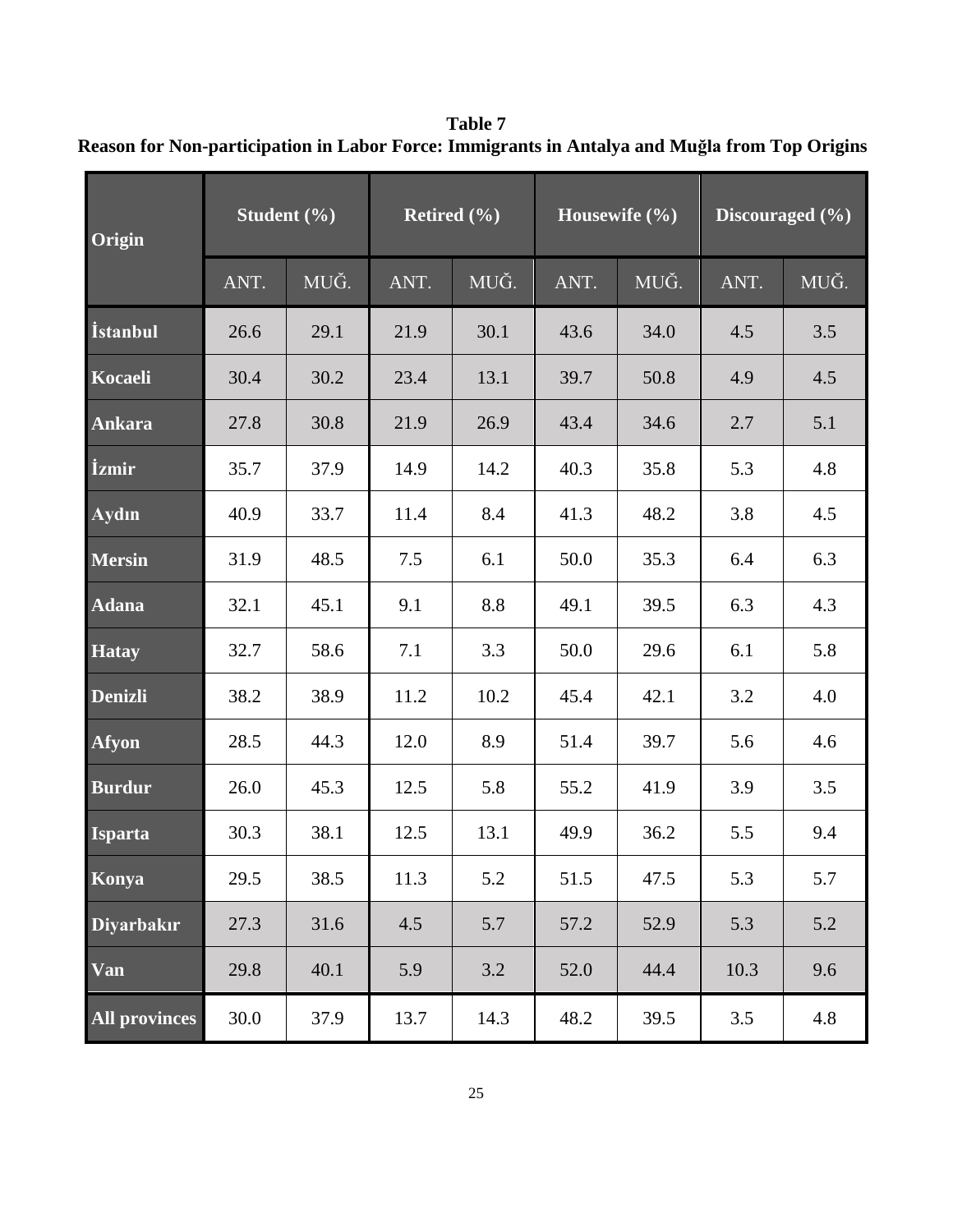All figures are as a proportion of immigrants aged 12 and over who are not in the labor force. Discouraged workers are those who would like to be employed but did not apply for a job during the previous three months

#### Source: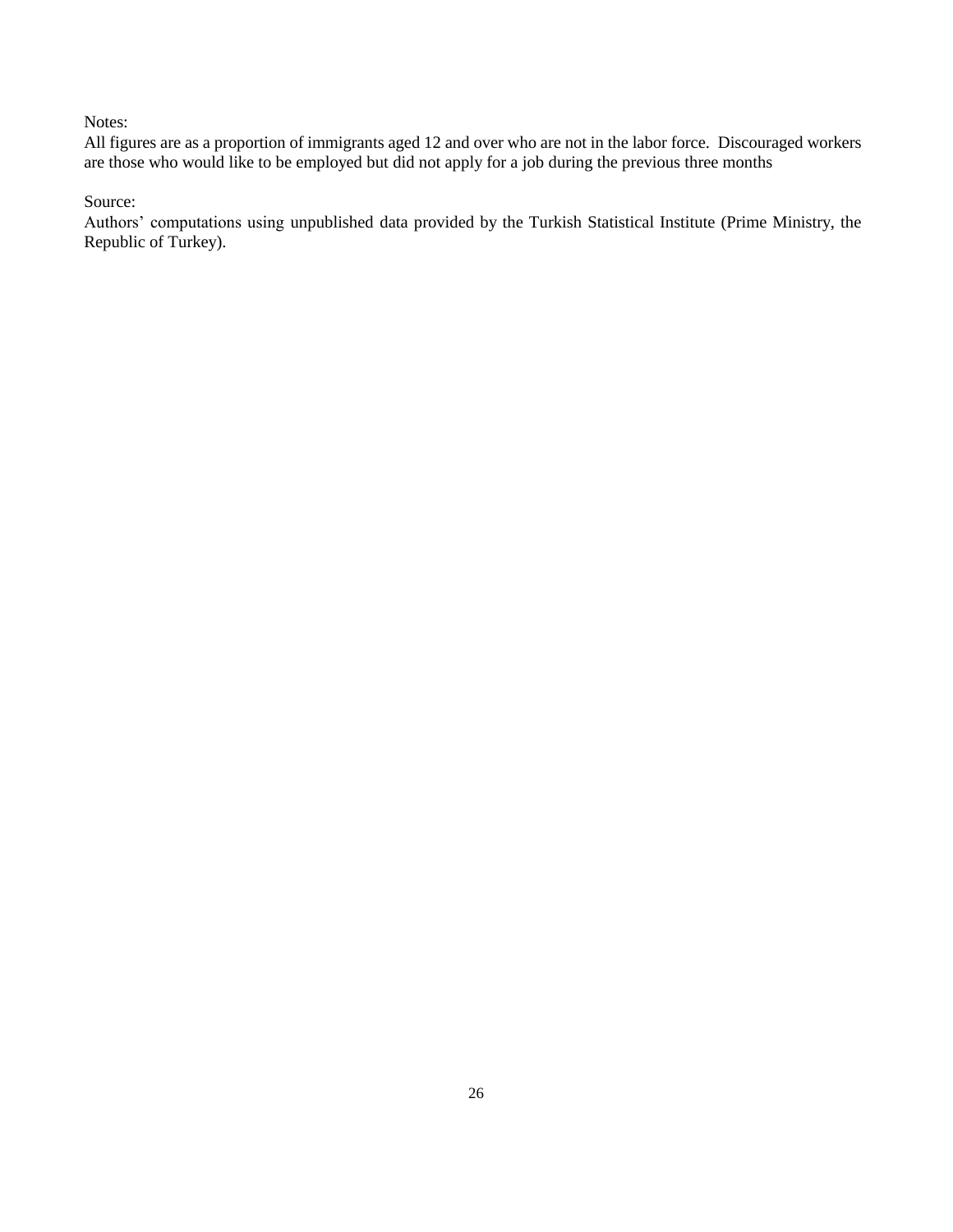**Origin Agriculture Manufacturing Construction Public, social & personal Services Wholesale & retail trade Restaurants & hotels** ANT. MUĞ. ANT. MUĞ. ANT. MUĞ. ANT. MUĞ. ANT. MUĞ. ANT. MUĞ. **İstanbul** 19.1 31.9 8.7 4.9 5.3 5.0 19.8 24.5 16.5 9.8 15.2 13.1 **Kocaeli** | 18.4 | 16.1 | 5.4 | 3.4 | 8.1 | 3.9 | 30.9 | 60.2 | 10.8 | 5.3 | 15.0 | 5.8 **Ankara** 16.3 23.1 6.0 4.2 6.3 6.6 30.9 32.9 11.6 6.1 15.1 12.4 **Izmir** 14.6 14.6 7.6 6.5 4.2 5.8 30.3 24.6 12.9 11.5 18.1 16.7 **Aydın** 21.2 29.4 3.2 7.9 7.1 9.8 24.1 18.3 11.4 8.2 20.9 17.7 **Mersin** 24.8 24.8 9.2 7.4 8.0 7.3 19.6 29.7 7.2 5.6 24.4 22.3 **Adana** 17.6 16.4 6.5 8.3 9.1 13.5 19.8 25.4 9.8 6.6 30.1 22.9 **Hatay** 18.4 18.4 8.4 7.9 10.6 12.5 15.8 23.3 9.8 4.8 31.0 26.5 **Denizli** 30.9 35.7 6.0 7.0 6.4 7.2 24.6 18.3 7.2 8.3 12.1 16.4 **Afyon** 27.7 27.1 8.0 15.5 8.1 10.4 23.4 23.7 8.0 4.9 17.2 11.4 **Burdur** 30.9 32.0 7.9 5.1 5.4 5.4 23.6 28.7 8.2 9.6 13.6 10.8 **Isparta** 34.4 34.4 6.2 3.4 4.0 6.0 21.9 41.1 8.0 4.0 16.2 12.0 **Konya** 29.9 21.2 7.4 8.1 7.7 10.2 19.7 31.0 10.2 6.4 18.3 14.4 **Diyarbakır** 13.9 21.7 3.7 2.4 20.6 20.1 26.9 29.8 6.6 3.3 22.2 16.8 **Van** 9.6 19.3 3.9 2.0 51.1 53.7 19.0 12.9 4.2 1.9 8.9 7.7 **All provinces** 20.6 22.7 6.3 5.7 10.5 11.0 24.7 28.3 9.8 7.1 19.2 15.4

**Table 8 Sectoral Distribution of Employment: Immigrants in Antalya and Muğla from Top Origins (%)**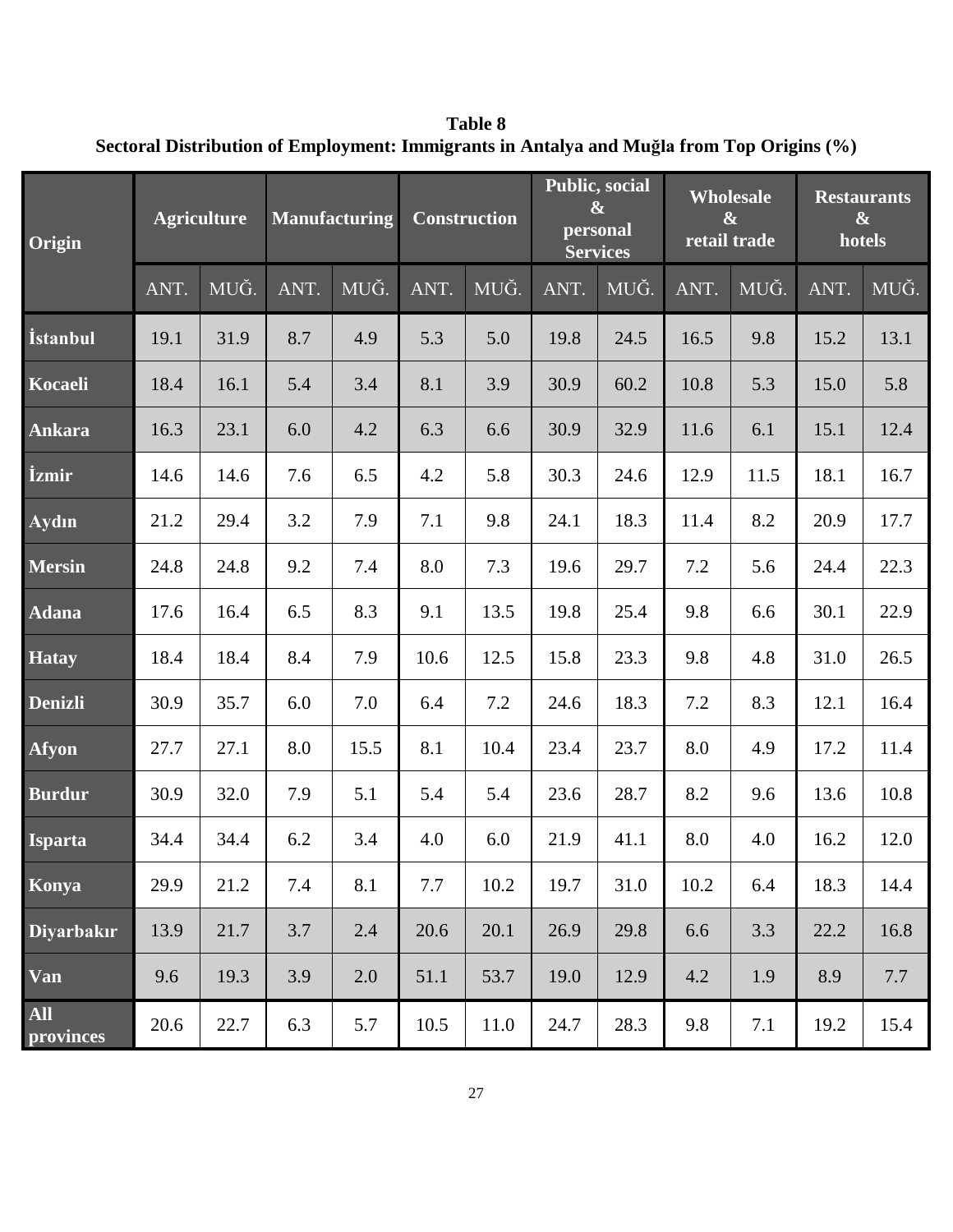All figures are as a proportion of immigrants age 12 and over who are employed. Sectors listed are not exhaustive and includes only the main ones employing immigrants. Consequently, row totals do not add up to 100. Agriculture includes hunting, forestry and fishing. Public, social and personal services cover employment in government bureaucracy (including military and police), in health, education, environmental, and cultural institutions, as well employment as repairmen, gardener, barber, dry cleaner, maid, babysitter, accountant, etc.

### Source: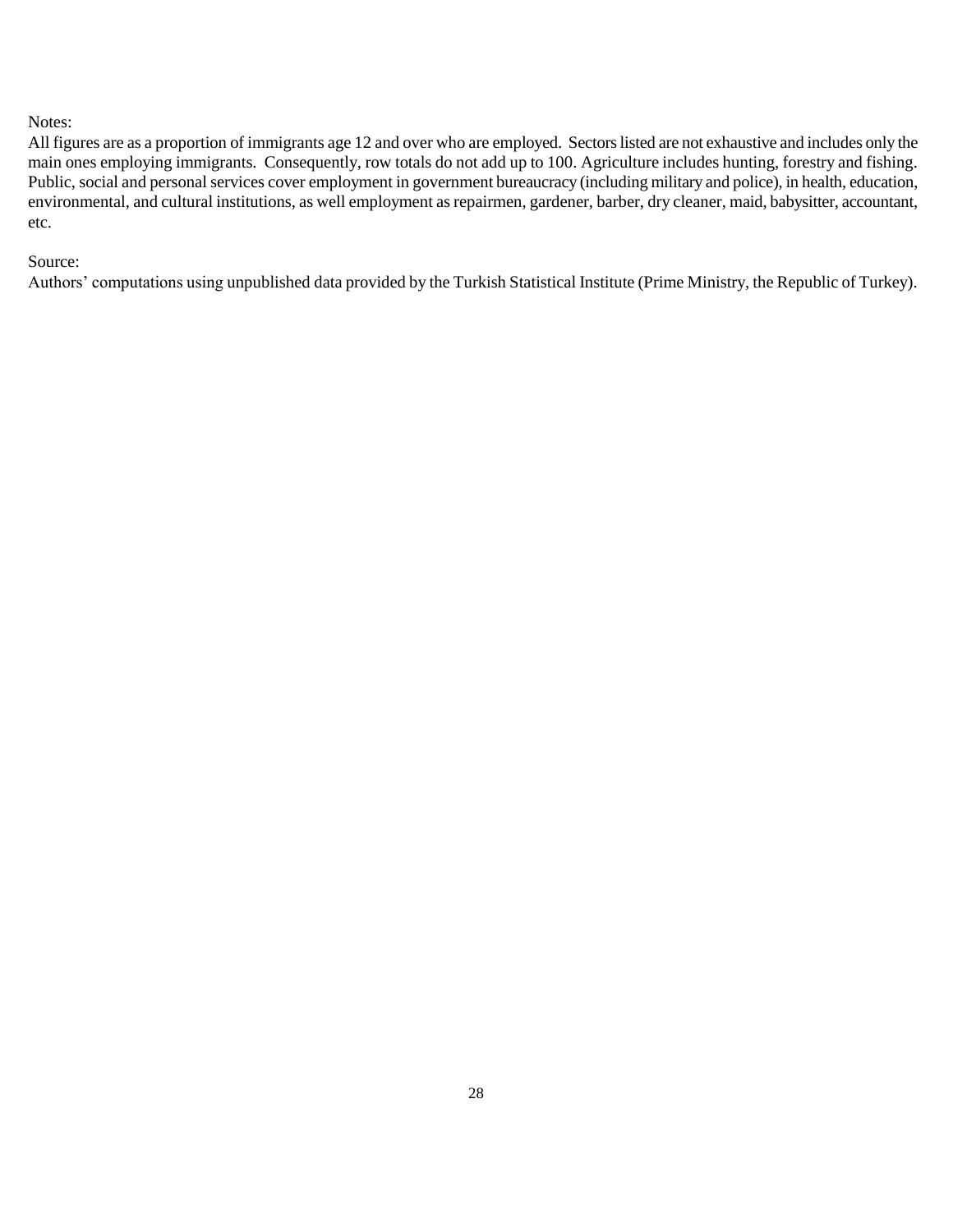|                     | <b>OLS Regressions</b> |              | <b>Robust Regressions</b> |              |  |  |  |
|---------------------|------------------------|--------------|---------------------------|--------------|--|--|--|
| <b>Variables</b>    | <b>ANTALYA</b>         | <b>MUĞLA</b> | <b>ANTALYA</b>            | <b>MUĞLA</b> |  |  |  |
| <b>CONSTANT</b>     | 1.730                  | $-2.236$     | 1.454                     | $-1.508$     |  |  |  |
|                     | (0.057)                | (0.073)      | (0.03)                    | (0.149)      |  |  |  |
| <b>RESIDENT</b>     | 0.486                  | 0.883        | 0.521                     | 0.605        |  |  |  |
| <b>POPULATION</b>   | (0.000)                | (0.000)      | (0.000)                   | (0.000)      |  |  |  |
| <b>DISTANCE</b>     | $-0.610$               | $-0.493$     | $-0.626$                  | $-0.408$     |  |  |  |
|                     | (0.000)                | (0.000)      | (0.000)                   | (0.000)      |  |  |  |
| <b>RELATIVE</b>     | 0.454                  | 0.281        | 0.448                     | 0.326        |  |  |  |
| <b>UNEMPLOYMENT</b> | (0.000)                | (0.065)      | (0.000)                   | (0.010)      |  |  |  |
| <b>PAST</b>         | 0.420                  | 0.037        | 0.392                     | 0.378        |  |  |  |
| <b>MIGRATION</b>    | (0.000)                | (0.064)      | (0.000)                   | (0.000)      |  |  |  |
| <b>EARTHQUAKE</b>   | 0.026                  | 0.013        | 0.018                     | 0.017        |  |  |  |
|                     | (0.000)                | (0.045)      | (0.000)                   | (0.003)      |  |  |  |
| $\mathbf{R}^2$      | 0.93                   | 0.87         | 0.96                      | 0.92         |  |  |  |

**Table 9 Estimated Regression Equations**